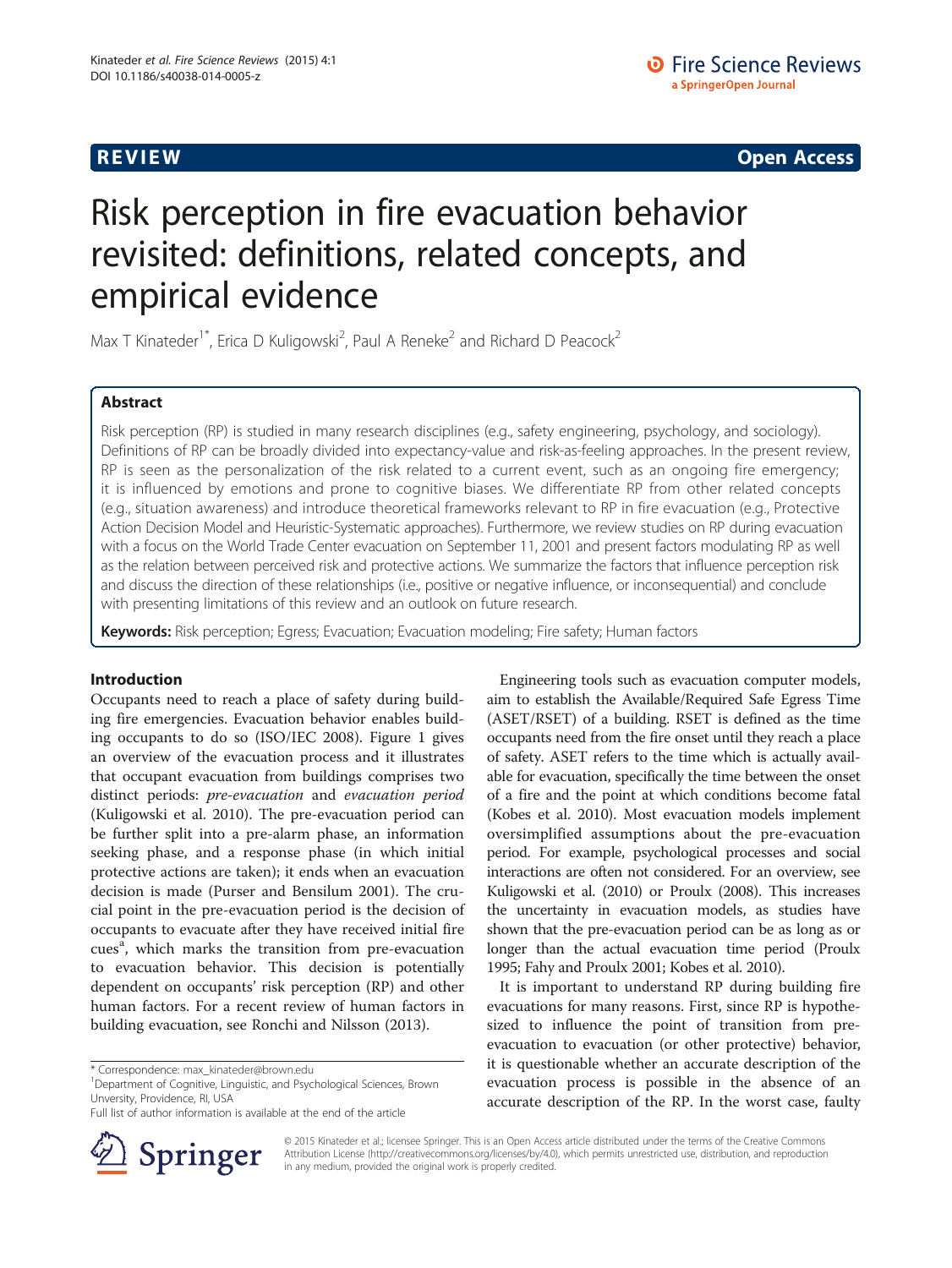

<span id="page-1-0"></span>

assumptions about RP may find their way into evacuation models or affect building design. Second, understanding RP and its relevance for evacuation decision-making may in turn contribute to the development of more accurate evacuation models, via more precise predictions of ASET/RSET, and ultimately improve building safety. A significant part in this endeavor is the eventual development of a comprehensive behavioral theory on human behavior in fire (Kuligowski and Gwynne [2010](#page-23-0)). A comprehensive theory of human behavior in fire would describe and explain aspects of evacuation behavior in logical terms that are consistent with systematic observations of the real world.

A review of the literature on the topic of RP has highlighted a variety of ways in which RP has been discussed. First, research studies on the topic often attempt to identify the factors that influence perceived risk. These factors can be individual-based (i.e., psychophysiological states or traits of an individual), physical (i.e., in the environment) or social (i.e., the behavior of others) in nature. Second, research studies have questioned whether RP influences aspects of the evacuation process such as the evacuation decision or evacuation delay time (i.e., the time occupants wait before they start evacuating). In either case, literature on RP and evacuation often does not propose a definition of RP or the way in which the research has defined the term (See Table [1](#page-2-0) for an overview of different ways of operationalization of perceived risk in research studies). Therefore, the first goal of this literature review is to clarify the concept of RP in the context of building fire evacuation, and to provide a definition of RP specifically for the field of fire protection engineering. This includes the distinction from similar relevant concepts (e.g., situation awareness) and a discussion of the scope (e.g., the spatial and temporal proximity of a threat) of RP is presented.

When studies on RP are presented, researchers have often identified some theoretical underpinning of risk perception that provides the foundation for the methods in the study. Thus, the second goal of this review is to

identify and describe relevant theoretical frameworks of RP from evacuation research and other disciplines.

The third goal is to present a systematic overview, summary and discussion of the factors affecting RP during fire evacuation. Specifically, the current knowledge on the role of RP in the pre-evacuation and evacuation period in the fire evacuation process as well as factors modulating the relation between RP and protective actions are discussed. This way, the present overview may contribute to theory development in fire evacuation research.

# **Methods**

For the purpose of the present literature review, we followed the steps for a systematic literature review suggested by Khan et al. [\(2003\)](#page-23-0):

- Step 1 Framing questions for a review: The following main research questions were formulated: What is RP? And what role does RP play during building fire evacuation? These questions comprise the headings for the main chapters of this review. Each of these two very broad questions was subdivided into several steps which represent the sub headings in the each chapter.
- Step 2 Identifying relevant work: Relevant literature on RP was primarily identified by searching literature data-bases (Web of Science, Google Scholar, Science Direct, Social Science Research Network, EvacMod.net). The keywords used to identify relevant literature included the following terms: risk perception, evacuation, fire emergencies, human factors, human behavior in fire, hazard perception, egress, disaster, situation awareness, threat awareness, risk assessment, perceived vulnerability, arousal, risk communication, safety climate, safety culture, hurricane evacuation, heuristics, systematic information processing, and decision-making. The sources were accessed through the libraries of the National Institute of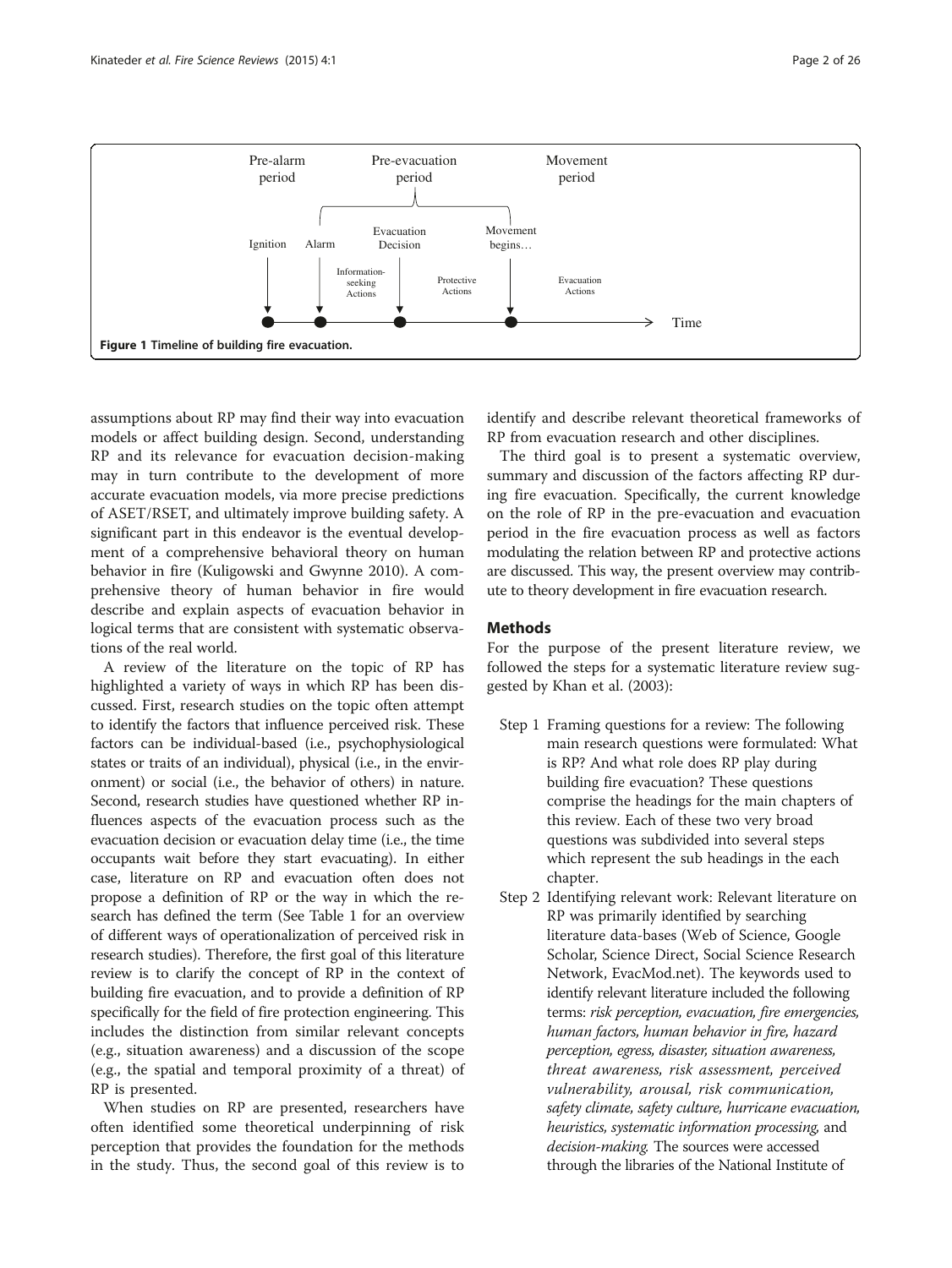# <span id="page-2-0"></span>Table 1 Overview of studies on RP and evacuation

| Ref.                                            | Rel. <sup>3</sup> | Scenario                                               | N               | <b>Study population</b>                                                                          | <b>Transfer to building</b><br>fires possible? <sup>2</sup> | Qual./Quan. | Control group                                                                     | Data            |
|-------------------------------------------------|-------------------|--------------------------------------------------------|-----------------|--------------------------------------------------------------------------------------------------|-------------------------------------------------------------|-------------|-----------------------------------------------------------------------------------|-----------------|
| Kuligowski and<br>Mileti (2009)                 | 3                 | Building evacuation under<br>a terrorist attack        | 803             | WTC occupants <sup>1</sup>                                                                       | yes                                                         | Quan.       | no                                                                                | Retro-spective  |
| Day et al. (2013)                               | 3                 | Building evacuation under<br>a terrorist attack        | 240             | WTC occupants <sup>5</sup>                                                                       | yes                                                         | Quan.       | no                                                                                | Retro-spective  |
| Kuligowski (2011)                               | 3                 | Building evacuation under<br>a terrorist attack        | 252             | WTC occupants <sup>5</sup>                                                                       | yes                                                         | Qual.       | no                                                                                | Retro-spective  |
| Sherman et al. (2011)                           | 3                 | Building evacuation under<br>a terrorist attack        | 1139            | WTC occupants                                                                                    | yes                                                         | Quan.       | no                                                                                | Retro-spective  |
| Gershon et al. (2007)                           | 3                 | Building evacuation under<br>a terrorist attack        | 50              | WTC occupants                                                                                    | yes                                                         | Qual.       | no                                                                                | Retro-spective  |
| Gershon et al. (2012)                           | 3                 | Building evacuation under<br>a terrorist attack        | 1444            | WTC occupants                                                                                    | yes                                                         | Qual.       | Comparison to WTC<br>occupants who were<br>not in the building at<br>the incident | Retro-spective  |
| Caroly et al. (2013)                            | 3                 | Tunnel accident and fire                               | 11 tunnel fires | Tunnel users                                                                                     | With limitations                                            | Qual.       | no                                                                                | Retro-spective  |
| Averill et al. (2012);<br>Averill et al. (2007) | 2                 | Building evacuation under<br>a terrorist attack        | 400             | WTC occupants <sup>1</sup>                                                                       | Yes                                                         |             | no                                                                                | Retro-spective  |
| McConnell et al. (2010)                         | $\overline{2}$    | Building evacuation under<br>a terrorist attack        | 126             | WTC occupants <sup>5</sup>                                                                       | yes                                                         | Quan.       | no                                                                                | Retro-spective  |
| Jönsson et al. (2012)                           | $\overline{2}$    | Elevator evacuation during an<br>unspecified emergency | 573             | High-rise building occupants                                                                     | Yes, with limitations                                       | Quan.       | no                                                                                | Cross-sectional |
| Mbaye and Kouabenan<br>(2013)                   | 1                 | Accident in chemical/nuclear<br>facility               | 302             | Employees in chemical &<br>nuclear facility                                                      | With limitations                                            | Quan.       | no                                                                                | Cross-sectional |
| Riad et al. (1999)                              | 1                 | Hurricane evacuation                                   | 777             | Residents in hurricane risk regions                                                              | With limitations                                            | Quan.       | no                                                                                | Retro-spective  |
| Brenkert-Smith et al. (2013)                    | $\overline{1}$    | Wildfire evacuation                                    | 747             | Wildland-urban interface (WUI)<br>homeowners in Boulder and Larimer<br>Counties in Colorado, USA | Yes, with limitations                                       | Ouan.       | N <sub>o</sub>                                                                    | Prospective     |
| Lindell et al. (2005)                           | $\mathbf{1}$      | Hurricane evacuation                                   | 206-407         | General population in hurricane area                                                             | With limitations                                            | Quan.       | no                                                                                | Retro-spective  |
| Matyas et al. (2011)                            | $\mathbf{1}$      | Hurricane evacuation                                   | 448             | Tourists                                                                                         | With limitations                                            | Quan.       | no                                                                                | Cross-sectional |
| Horney et al. (2010)                            | $\mathbf{1}$      | Hurricane evacuation                                   | 570             | General public                                                                                   | With limitations                                            | Quan.       | no                                                                                | Retro-spective  |
| Martin et al. (2009)                            | $\mathbf{1}$      | Wildfire evacuation                                    | 251             | Fulltime & seasonal residents                                                                    | With limitations                                            | Quan.       | no                                                                                | Retro-spective  |
| Siebeneck and<br>Cova (2012)                    | $\mathbf{1}$      | Flood evacuation                                       | 196             | General population in flood area                                                                 | With limitations                                            | Quan.       | no                                                                                | Retro-spective  |
| Drabek (2001)                                   | 1                 | Natural disaster                                       | 406             | <b>Business employees</b>                                                                        | With limitations                                            | Qual.       | no                                                                                | Retro-spective  |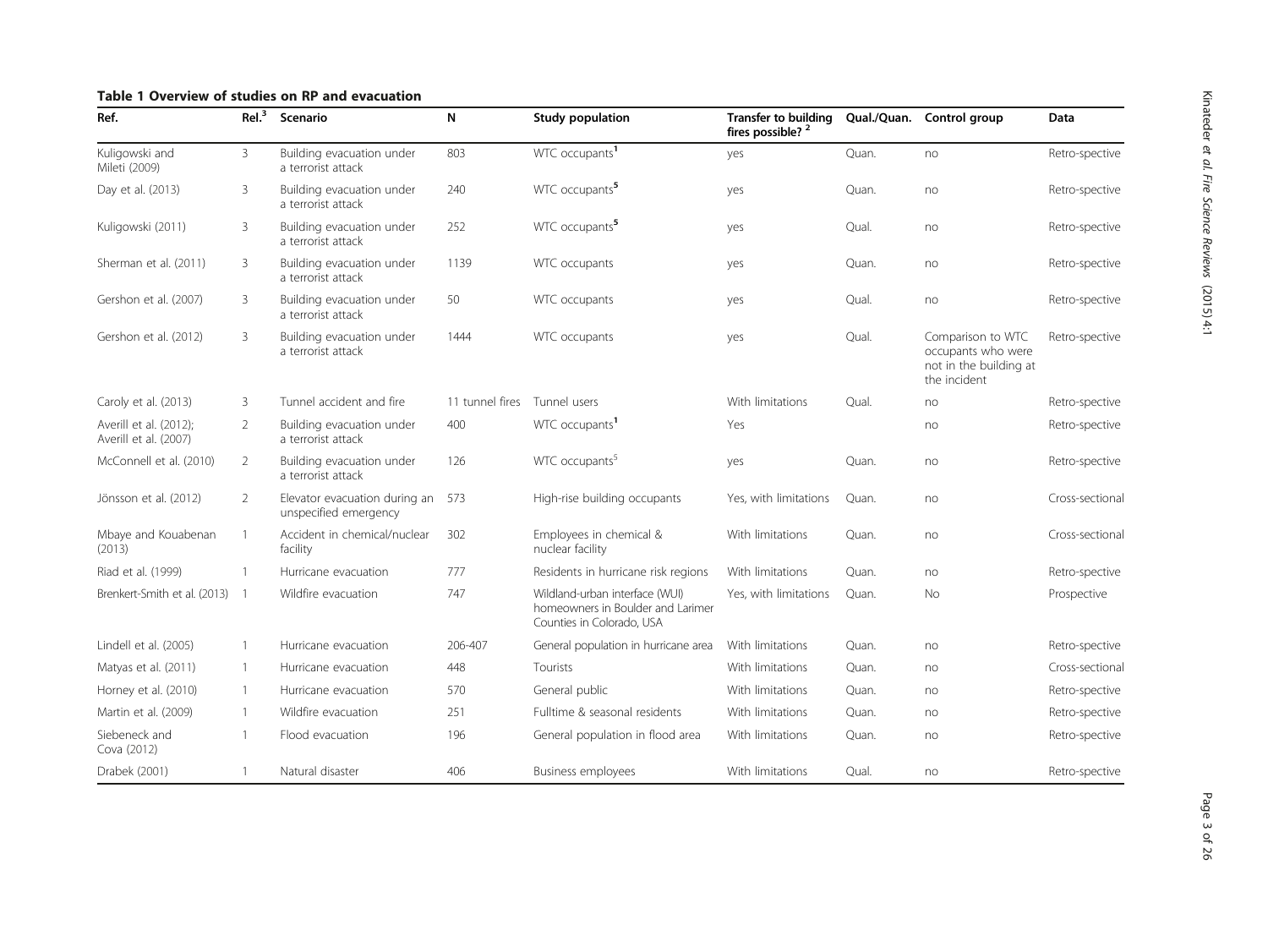# Table 1 Overview of studies on RP and evacuation (Continued)

| Ref.                                            | Method                                                          | <b>Measure of RP</b>                                                                                                                                                                                                                         | <b>Theory</b>                  | <b>Factors affecting RP</b>                                                                                                                                    | RP related to evacuation <sup>3</sup>                                                                                                                                                                                                                                                           |
|-------------------------------------------------|-----------------------------------------------------------------|----------------------------------------------------------------------------------------------------------------------------------------------------------------------------------------------------------------------------------------------|--------------------------------|----------------------------------------------------------------------------------------------------------------------------------------------------------------|-------------------------------------------------------------------------------------------------------------------------------------------------------------------------------------------------------------------------------------------------------------------------------------------------|
| Kuligowski and<br>Mileti (2009)                 |                                                                 | 1 item (yes/no): "During the time<br>when you first became aware that<br>something had happened and<br>when you first entered the stairwell<br>or elevator to leave did you believe<br>that other people were in danger<br>of being killed?" | PADM                           | Environmental cues, floor level,<br>obtained information.                                                                                                      | No direct effect on evacuation<br>delay (beta $\approx$ 0 for both towers);<br>weak effect on information<br>seeking behavior (beta $\approx 0.15$ )<br>in one tower, pre-evacuation<br>actions were associated with<br>higher perceived risk (beta $\approx 0.23$<br>vs. beta $\approx$ 0.08). |
| Day et al. (2013)                               | Interview                                                       | 7 point Likert scale ("How much<br>at risk did you feel")                                                                                                                                                                                    |                                | Number of cues, quality of cues,<br>distance to impact                                                                                                         | High perceived risk predicted early<br>responders (Beta = .36; $OR = 1.44$ )<br>Low perceived risk was not a<br>predictor of delayed evacuation                                                                                                                                                 |
| Kuligowski (2011)                               | Interview                                                       | 7 point Likert scale                                                                                                                                                                                                                         | PADM                           | Previous experience, hyper<br>vigilance, cue intensity, cue<br>identification                                                                                  | Perceived risk predicted<br>evacuation decision                                                                                                                                                                                                                                                 |
| Sherman et al. (2011)                           | Ouestion-naire                                                  | 1 item asking "How serious did you<br>think the situation was at first?" on<br>a 4 point Likert scale                                                                                                                                        |                                | female, member of port authority<br>NY/NJ, personal background<br>variables; evacu-atingfromWTC1<br>(vs WTC2), more Environmental<br>Cues, more unusual Events | lower perceived risk:                                                                                                                                                                                                                                                                           |
|                                                 |                                                                 |                                                                                                                                                                                                                                              |                                |                                                                                                                                                                | - less information seeking                                                                                                                                                                                                                                                                      |
|                                                 |                                                                 |                                                                                                                                                                                                                                              |                                |                                                                                                                                                                | - more pre-evacuation actions                                                                                                                                                                                                                                                                   |
|                                                 |                                                                 |                                                                                                                                                                                                                                              |                                | (context variables), lower<br>education, longer tenure in the<br>towers, more knowledge, more<br>emergency preparedness                                        | - longer pre-evacuation delays<br>$(beta = -.25)$                                                                                                                                                                                                                                               |
| Gershon et al. (2007)                           | In-depth Interviews<br>$(n = 30)$ or focus<br>groups $(n = 20)$ | Coding of qualitative interviews                                                                                                                                                                                                             |                                |                                                                                                                                                                | Yes, emergent perception of risk<br>formed by sensory cues facilitated<br>evacuation decisions (but not<br>the process of evacuation)                                                                                                                                                           |
| Gershon et al. (2012)                           | Ouestionnaire                                                   | Several items (number not<br>specified), including seriousness<br>of the situation, and concerns<br>that the building would collapse                                                                                                         | Behavioral Diagnostic<br>Model |                                                                                                                                                                | Yes, 70% stated that they<br>evacuated because they appraised<br>the situation as dangerous.<br>Occupants who thought the<br>situation was serious evacuated<br>with less delay ( $OR = 3.78$ ) and<br>faster ( $OR = 1.80$ ).                                                                  |
| Caroly et al. (2013)                            | Review of reports,<br>video footage, media<br>reports           | Not reported                                                                                                                                                                                                                                 | Danger control<br>model        | Visibility of cues                                                                                                                                             | Yes                                                                                                                                                                                                                                                                                             |
| Averill et al. (2012);<br>Averill et al. (2007) | Interviews                                                      |                                                                                                                                                                                                                                              |                                | Seek info, environmental cues                                                                                                                                  |                                                                                                                                                                                                                                                                                                 |
| McConnell et al. (2010)                         | Questionnaire                                                   | 7 point Likert scale                                                                                                                                                                                                                         |                                | Floor level in tower, WTC1, time<br>(before or during evacuation)                                                                                              |                                                                                                                                                                                                                                                                                                 |
| Jönsson et al. (2012)                           | Hypothetical scenario<br>questionnaire                          | Rating of perceived safety of<br>evacuation routes (two 7 point<br>Likert scale items)                                                                                                                                                       |                                | Building floor, evacuation<br>method (elevator vs. staircase)                                                                                                  | yes                                                                                                                                                                                                                                                                                             |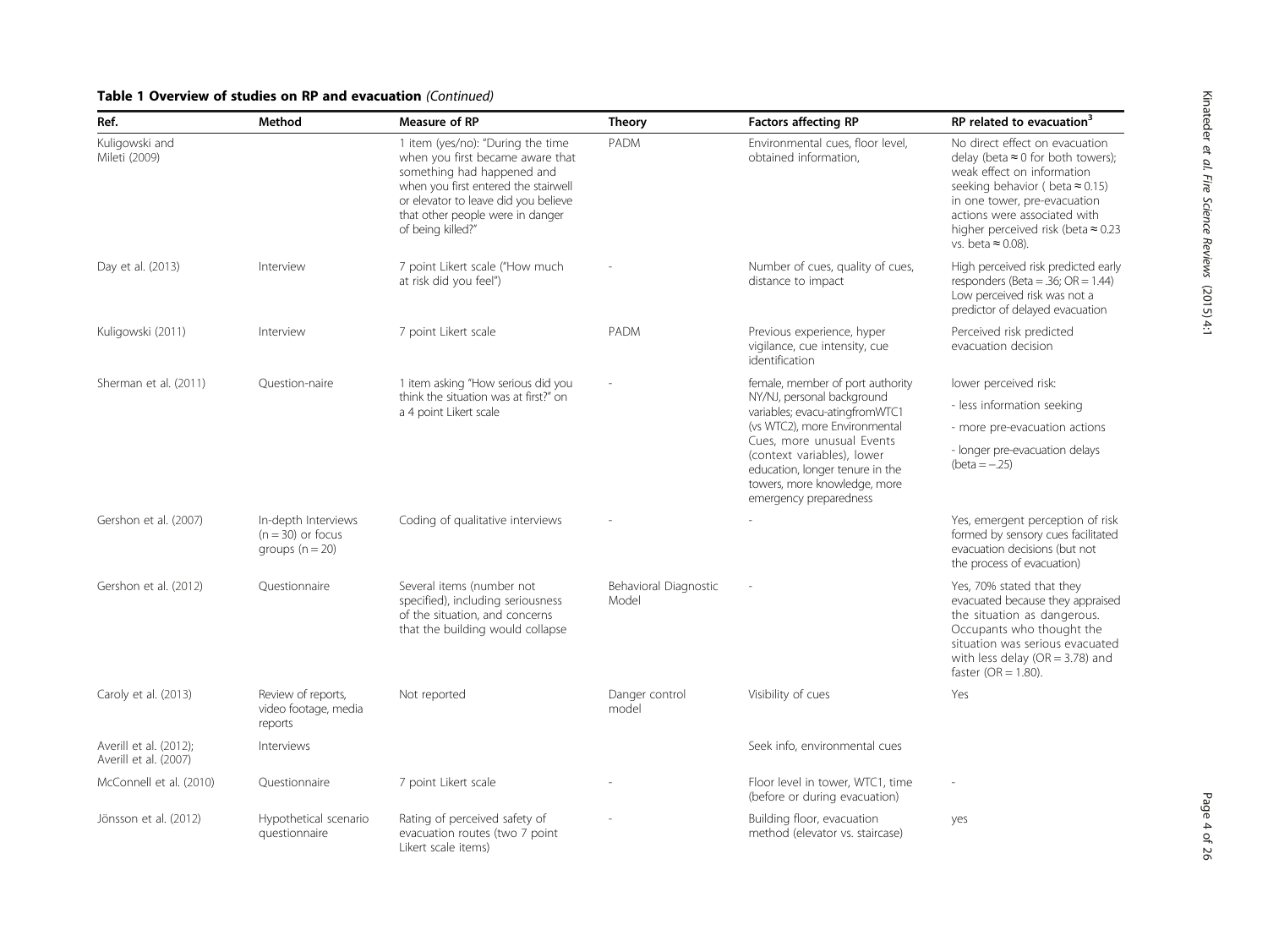# Table 1 Overview of studies on RP and evacuation (Continued)

| Mbaye and Kouabenan<br>(2013) | Questionnaire |                                                                                                                                        |                                           | locus of control, positivity bias,<br>availability heuristic                                                                                                                                                                                                                                                               | ٠                                                                                                     |
|-------------------------------|---------------|----------------------------------------------------------------------------------------------------------------------------------------|-------------------------------------------|----------------------------------------------------------------------------------------------------------------------------------------------------------------------------------------------------------------------------------------------------------------------------------------------------------------------------|-------------------------------------------------------------------------------------------------------|
| Riad et al. (1999)            | Interview     |                                                                                                                                        |                                           |                                                                                                                                                                                                                                                                                                                            | yes                                                                                                   |
| Brenkert-Smith et al. (2013)  | Ouestionnaire | 2 questions on perceived probability<br>scaled to range from 0 to 100 and<br>Likert scale for 4 variables on<br>perceived consequences | Social amplification<br>of risk framework | Lot size, Previous experience,<br>social context                                                                                                                                                                                                                                                                           |                                                                                                       |
| Lindell et al. (2005)         | Ouestionnaire |                                                                                                                                        |                                           |                                                                                                                                                                                                                                                                                                                            |                                                                                                       |
| Matyas et al. (2011)          | Questionnaire | 5 point Likert scale                                                                                                                   |                                           |                                                                                                                                                                                                                                                                                                                            | Yes (correlated with<br>stated preference)                                                            |
| Horney et al. (2010)          | Interview     | 3 point scale (low-middle-high)                                                                                                        | PADM                                      | Actual risk, homeownership,                                                                                                                                                                                                                                                                                                | no                                                                                                    |
| Martin et al. (2009)          | Questionnaire | 5 point Likert scale                                                                                                                   | PADM                                      | Fire experience, subjective<br>knowledge, perceived<br>responsibility                                                                                                                                                                                                                                                      | Yes, mediated; 38% of variance<br>in perceived risk explained                                         |
| Siebeneck and<br>Cova (2012)  | Questionnaire | 5 point Likert scale                                                                                                                   | Threshold model<br>of RP                  | Distance to threat, Time course<br>of events, amount of property<br>damage                                                                                                                                                                                                                                                 | Not reported                                                                                          |
| Drabek (2001)                 | Ouestionnaire | 4 items measuring risk-related<br>behavior and perceived safety                                                                        | Stress-strain<br>perspective              | Higher perceived risk was<br>associated with lower amount<br>of community disaster planning,<br>warning messages implying that<br>evacuation was mandatory,<br>residing in a mobile home or<br>apartment, working in a more<br>formalized company, working in a<br>younger company, and long-term<br>event or consequences | Perceived risk predicted evacuation<br>delay (beta = $.145$ ) multiple<br>evacuation (beta = $.158$ ) |

Note: The content of this table is solely based on the information available in the individual studies and the amount and accuracy of the reported information varies. Ref. = Reference; Rel. = Relevance; N = sample size; Quan. = Quantitative study; Qual. = Qualitative study; WTC = World Trade Center; 1NIST WTC evacuation data base; <sup>2</sup>yes, with limitations, no, unclear; <sup>3</sup>lf yes, describe the relation (e.g. mediated, correlated); <sup>3</sup> 1 = planned evacuation from a latent threat, 2 = acute evacuation from an acute threat than building fire, 3 = Fire evacuation from buildings; <sup>4</sup>labeled as milling in this study; <sup>5</sup>HEED data base; <sup>6</sup> no specification of actual number of participants was given in this paper.

The studies are sorted according to their relevance for RP and evacuation.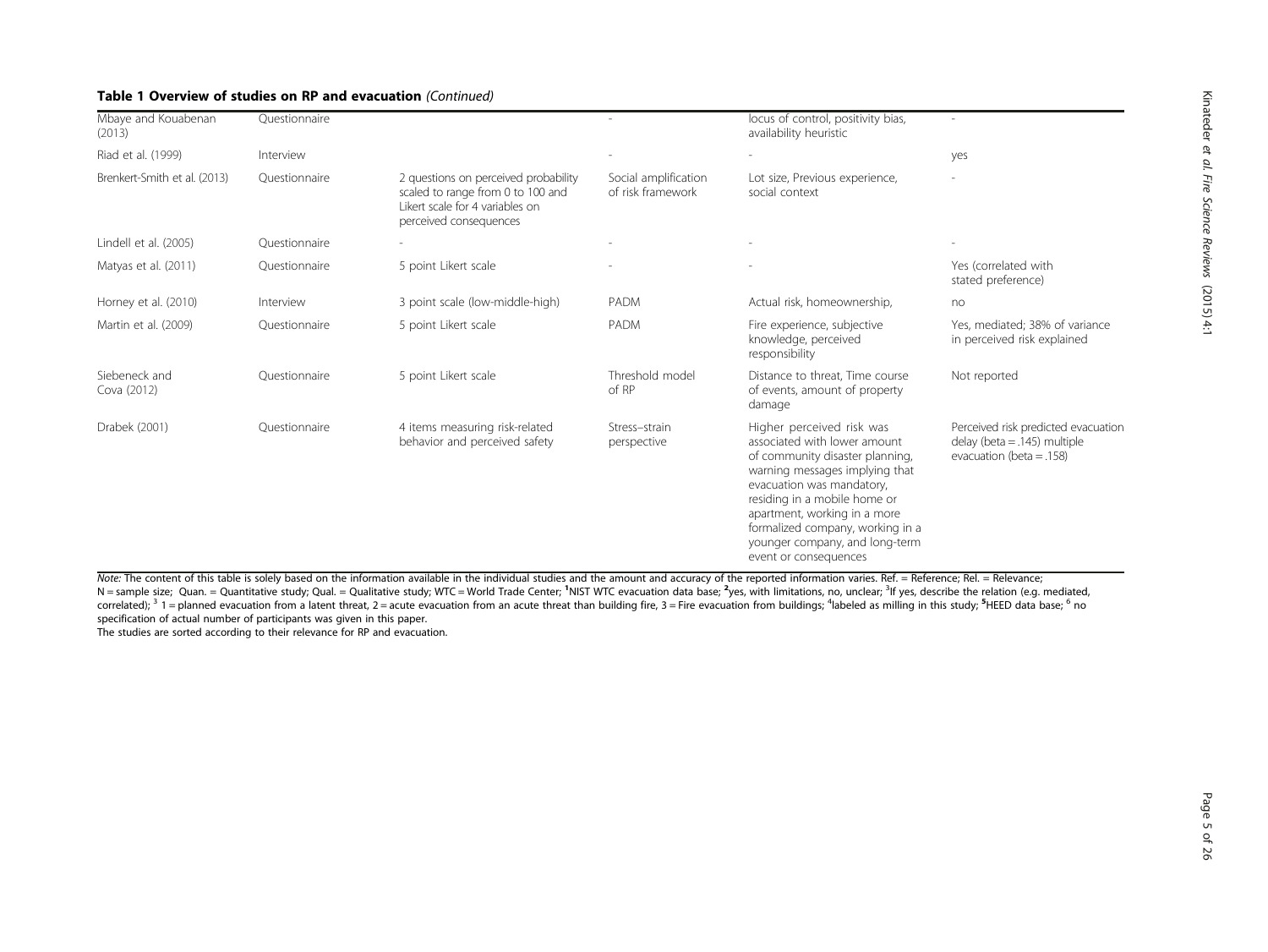Standards and Technology and the University of Würzburg, Germany. For literature without full text access from either of these two libraries or through interlibrary loan, abstracts were considered, or the source was ignored. The literature identified included but was not limited to reports and journal articles from fire research, psychology, sociology, and biology. The search results were integrated with relevant literature from colleagues and other publications.

- Step 3 Assessing the quality of studies: Literature was included if it was relevant to the topic. Only publications in peer reviewed journal articles, conference proceedings, or books from established scientific publishers were considered. The literature research was not restricted to a certain time period, journal, field, or geographical location. An important criterion was the precision of the description of study protocol, sample, data collection, and analysis methods. Since studies from a variety of fields were included at this point, studies were ranked according to their relevance to RP and fire evacuation (Table [1](#page-2-0)).
- Step 4 Summarizing the evidence: The main findings of the first question (What is RP?) are summarized in text in Section What is RP? Defining RP during fire evacuation. The results for the second question (What is the role of RP during fire evacuation?) are summarized in text and tables in Section [What role does perceived risk play in](#page-13-0) [building fire evacuation?](#page-13-0) and Section [Overview of](#page-20-0) [studies.](#page-20-0) The summaries address differences regarding the theoretical foundation, methods of data collection and analysis, as well as the interpretation of results of individual studies.
- Step 5 Interpreting the findings: The methods, results, and their implications are discussed, followed by a discussion of the limitations of the present literature review (Section [Limitations](#page-20-0)). Finally, future research questions for the topic of RP in the field of fire safety engineering are identified (Section [Conclusions and outlook](#page-21-0)).

# What is RP? Defining RP during fire evacuation Definition of RP during fire evacuation

In the context of fire evacuation, RP refers to the perception of an imminent threat to one's own life and health. Here, RP is defined as a psychological process that describes the subjective (conscious and unconscious) evaluation (as opposed to objective risk assessment) of the probability to be affected by an imminent undesirable event in a specific situation and an assessment of one's own perceived vulnerability and coping resources. RP is seen as the process of personalizing the risk related to the

current event, such as an ongoing fire emergency. It is influenced by emotions and prone to cognitive biases. Note that the term RP refers to a psychological process with perceived risk as its outcome. RP can be differentiated from several similar and overlapping concepts, such as situation awareness, perceived vulnerability, hazard perception, risk assessment and threat awareness (see Section [Related concepts and expressions](#page-7-0)). Theoretical frameworks (Section [Theoretical frameworks on RP and](#page-8-0) [evacuation](#page-8-0)) provide an understanding on how risk relevant information processing and coping mechanisms translate into behavior in general.

Other scientific definitions of RP in a wider sense refer to the subjective assessment of the probability of an undesired event, the magnitude of its consequences, and one's own coping capabilities (Michalsen [2003](#page-23-0); Rayner and Cantor [1987](#page-24-0); Wachinger et al. [2012](#page-24-0)). In this context, coping capabilities refer to general and situation specific competencies of an individual (e.g., the ability to stay calm in stressful situations or expertise in firefighting). There are two main approaches to RP. The first can be summarized as an expectancy-value approach (Patterson et al. [2010;](#page-24-0) Sjöberg et al. [2004\)](#page-24-0) and the second can be referred to as the risk-as-feelings approach (Slovic [2010a\)](#page-24-0).

According to the expectancy-value approach, RP consists of two components: an individual's assessment of a natural hazard and his/her perceived vulnerability (Patterson et al. [2010](#page-24-0)). It comprises the beliefs (whether rational or irrational) held by an individual, group, or society about the likelihood, extent, magnitude, and timing of a threat; it refers to subjective assessments of probabilities of a specified type of accident happening, and how concerned one is with the consequences (Sjöberg et al. [2004](#page-24-0)). Here, RP is seen as a conscious cognitive process which is prone to biases. In the case of building fires, this would reflect an evaluation to the self-posed question "Am I at risk?" after having received fire cues (e.g., a fire alarm or smoke).

The risk-as-feelings hypothesis criticizes the assumption that RP is an (entirely) conscious cognitive process (Loewenstein et al. [2001](#page-23-0); Slovic et al. [2005;](#page-24-0) Slovic [2010a](#page-24-0)). It stresses the role emotions play the moment decisions are made and it assumes that information needs to convey emotions in order to become meaningful for an individual. Here, RP refers to how much danger a person feels he/she is in as a result of the event (Sherman et al. [2011\)](#page-24-0). For building fires, this would reflect an occupant's "gut feeling" after perceiving fire cues.

Note that RP is seen as a subjective process of an individual. That is, RP is not necessarily related to objective risk (although potentially correlated) and is prone to various biases. One may hypothesize that both approaches are relevant and even connected for fire evacuation and simply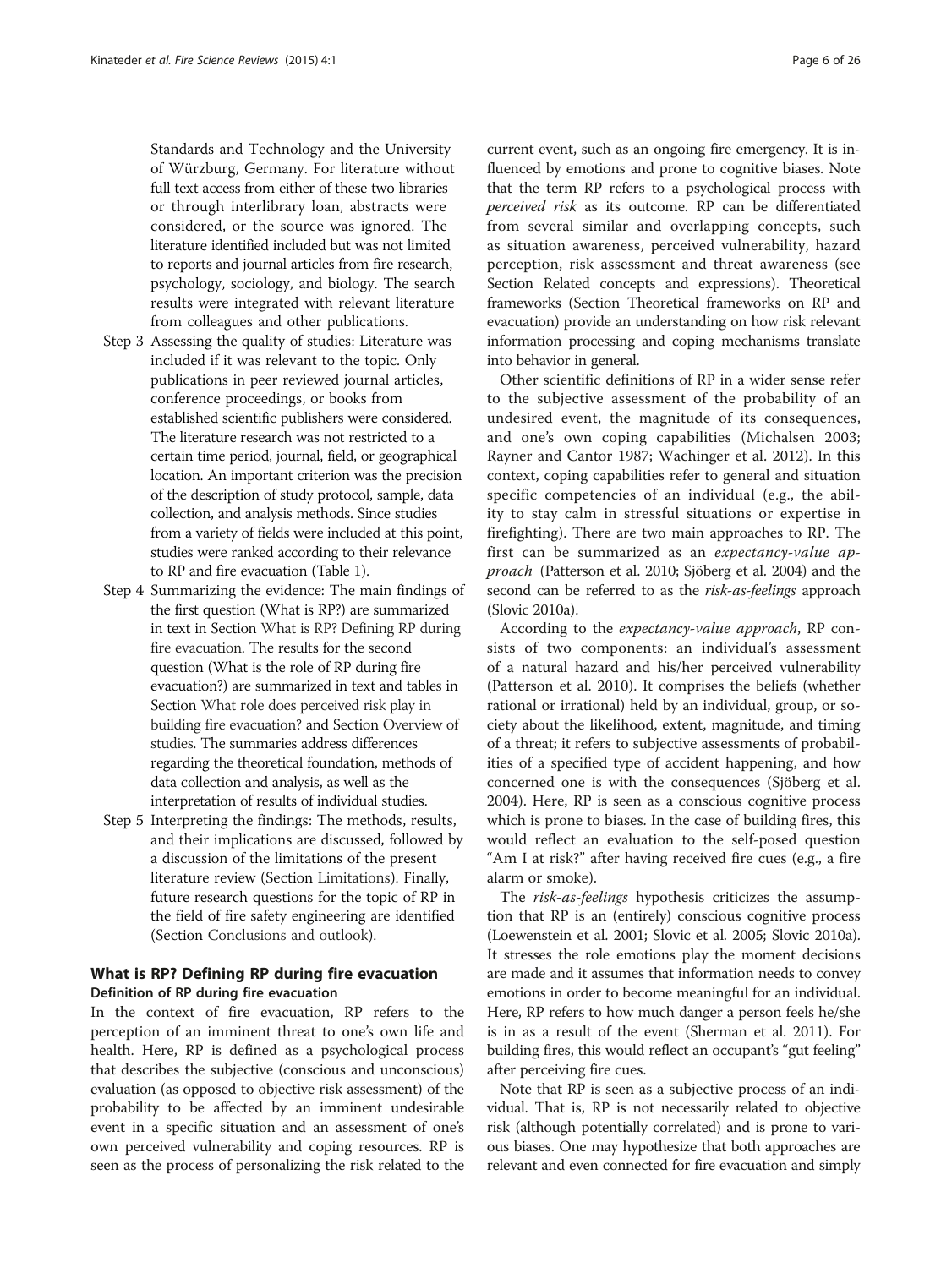refer to different aspects of how a building fire is experienced. Consequently, a holistic approach to RP in fire evacuation should include the expectancy-value as well as the risk-as-feelings approach.

The main difference between risk-as-feelings and the expectancy-value approach lies in the psychological processes, which may even be operating simultaneously (e.g., while walking through a dark empty street, one may feel at risk although one knows that one is in a safe area). Whereas the risk-as-feeling refers more to associative and emotional processes ("gut feeling"), the expectancy value process focuses on rational, cognitive processes. This differentiation is important for fire evacuation, since the results of the risk estimates of these processes can be different and consequently, behavior may vary depending on which approach is predominant.

#### Characteristics of RP

As RP is studied in many research disciplines (e.g., fire protection engineering, psychology, and sociology) (Wachinger et al. [2012;](#page-24-0) Slovic [2000\)](#page-24-0), the contexts to which concepts of RP are applied vary greatly. The following paragraphs elaborate on the characteristics of RP and links them to the specific case of fire evacuation.

As the term suggests, RP comprises a risk and a perception component. 'Risk' has various meanings in everyday usage, such as hazard (e.g., What are the most important risks for occupants during a building fire?), consequence (e.g., What is the risk of delayed evacuation during building fires?), probability (e.g., What is the risk of being in a building fire?), or potential adversity or threat (e.g., What is the risk of being exposed to a building fire?) (Slovic and Weber [2002\)](#page-24-0). This highlights a critical aspect in many questionnaire studies on evacuation and RP in which participants were simply asked, 'how much risk' they felt (e.g., Day et al. [2013](#page-22-0); Martin et al. [2009](#page-23-0); Siebeneck and Cova [2012;](#page-24-0) Matyas et al. [2011](#page-23-0); McConnell et al. [2010](#page-23-0); Horney et al. [2010](#page-23-0)). It is possible that participants had different concepts about the term 'risk' when they rated their perceived risk. Note that these lay concepts of risk vary significantly from the scientific definition in fire safety, where risk is "the potential for realization of unwanted, adverse consequences to human life, health, property, or the environment. (Watts and Hall [2008](#page-24-0), p. 3)"

'Perception' is defined as the organization, identification, and interpretation of sensory information in order to represent and understand the environment (Schacter et al. [2011\)](#page-24-0). RP bridges all perceptive modalities and comprises various cognitive processes (e.g., sense-making, decision-making, or appraisal). In this context, perception can be understood as a signal-detection process, where occupants continuously scan their environment with their senses and have to filter threat-relevant fire cues from the

noise of irrelevant input. This process results either in a hit (correct detection), miss (cue not detected/ incorrect rejection), false alarm, or ignore (correct rejection). The criterion as well as the signal-to-noise ratio affects the signal detection (See Green and Swets ([1966\)](#page-22-0) for an introduction to signal detection theory). Several factors, such as previous experience with fire, may lower the threshold criterion of detection or increase the sensitivity to fire cues (leading to more hits and false alarms). The more complex an environment becomes, the more the amount of sensebased "noise" increases, which makes it more difficult for an individual to differentiate fire cues from irrelevant stimuli (more misses). In other words, the fire cues become less salient for the occupants.

#### Scope of RP research

The scope of RP research varies across disciplines and it is questionable if and how results can be transferred from one field to the other. In fact, RP studies on technological threats and natural hazards vary significantly in their outcome (Wachinger et al. [2012\)](#page-24-0). Specifically, the scope of RP research can be described in a framework of threat certainty, the time frame of risks, and the target of RP.

Threat certainty refers to how likely an undesired event is and threats can be categorized into imminent or latent threats. Imminent threats are certain to occur, very near, or impending and require immediate responses. A latent threat refers to threats from potential disasters associated with certain risk factors, such as living in a high-risk hurricane or earthquake region. Here, the incidence of the actual event is not predictable (for an individual) in the foreseeable future. Most of the literature on RP during disasters covers latent threats in which consequences are uncertain, rare, and/or delayed. For emergency evacuation during fire, however, imminent threats are relevant.

The time frame of risks can be differentiated into short term and long term risks. Long term risks refer to risks that lie relatively far in the future (e.g., hurricanes that are near the coast for days in advance); for the present paper, short term risks lie in the immediate future (within hours, minutes or even less time). The long term perspective could be seen as the general tendency of a person to expect a threat. In the case of building fire evacuation, the time frame of risks is most likely short term.

The *target of RP* addresses the question of what is at risk for an individual. RP can be directed at various aspects of life; including one's life and well-being, status, property, goals, and also others. For fire evacuation, the RP of one's own life and health seems most relevant. This is also sometimes referred to as *personal risk* (Perry [1979](#page-24-0)). However, it is possible that other aspects of RP may compete with one's own safety (Firing et al. [2009](#page-22-0)). For example, family members or significant others in a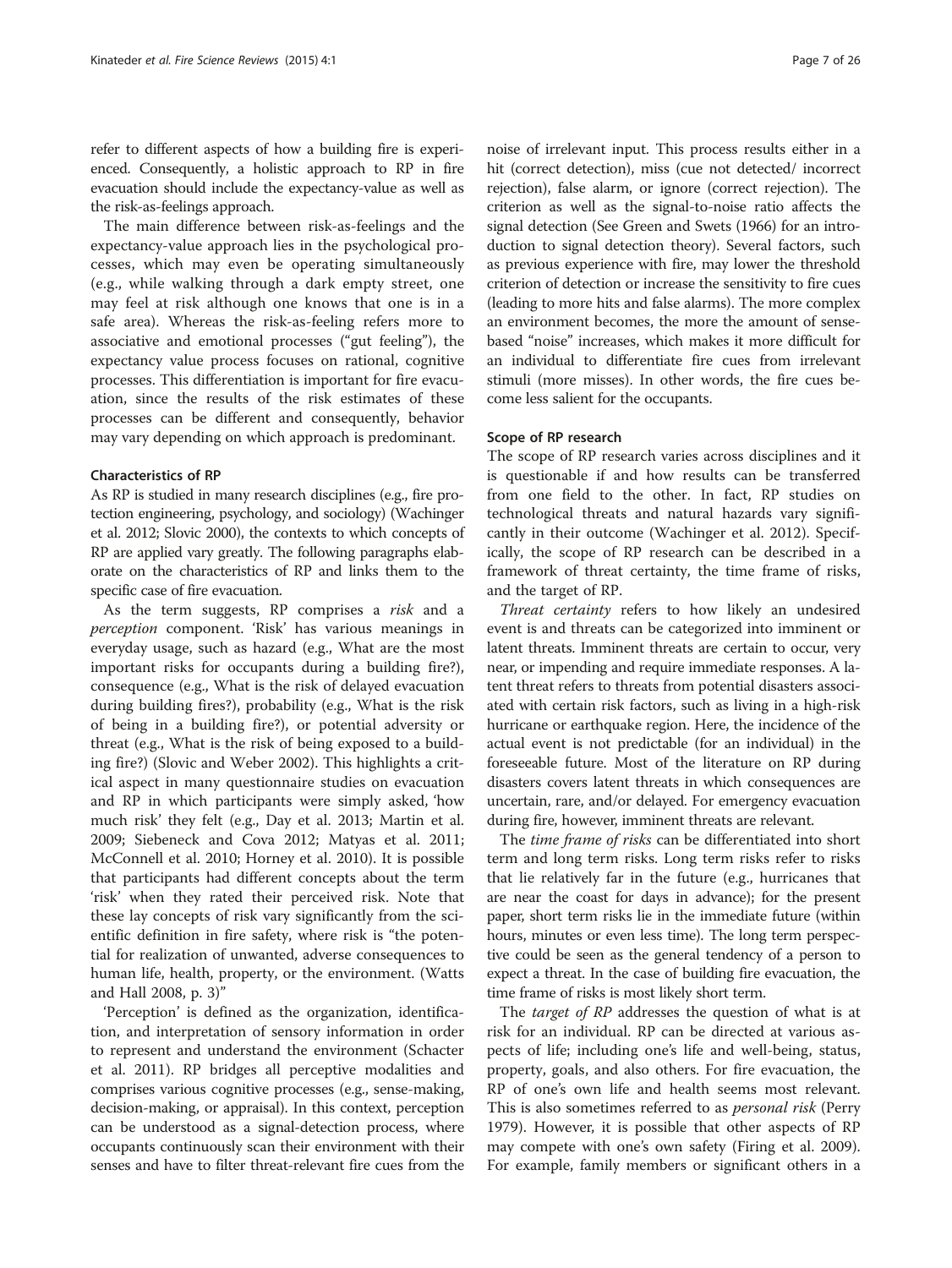<span id="page-7-0"></span>residential evacuation may act as a modulating factor for one's own personal risk.

#### Related concepts and expressions

The following section describes several concepts that either overlap with the present definition of RP or are sometimes used synonymously. Of these, situation awareness is the most relevant in the context of fire evacuation and will be discussed in more detail. Given the conceptual overlap, for example, in the importance of appraisal processes in RP and situation awareness, these related terms were also considered during literature research.

Situation Awareness (or sometimes known as situational awareness) is a key concept introduced by Endsley in the decision-making literature (Endsley and Jones [2013](#page-22-0)). Situation awareness is defined as "the perception of the elements in the environment within a volume of time and space, the comprehension of their meaning and the projection of their status in the near future" (Endsley [1988](#page-22-0), p.97). It is conceptualized as an internalized temporal and spatial representation or mental model of a person operating in a complex environment (Endsley and Jones [2013](#page-22-0); Endsley [1988;](#page-22-0) Sarter and Woods [1991](#page-24-0)). The quality and precision of such mental models affect decision-making and depend, among others, on the complexity of the environment. Poor situation awareness has been identified as a major cause in accidents related to human errors (Endsley [1995\)](#page-22-0). Apart from the definition reported here, several other definitions can be found in the literature, of which a discussion is beyond the scope of this paper (See Sarter and Woods [\(1991\)](#page-24-0) for a detailed summary of situation awareness concepts). Although closely related, situation awareness is a more holistic concept than RP as it applies to the environment as a whole and not only to hazards. Furthermore, situation awareness can be seen as a conscious process, whereas RP consists of conscious (expectancy-value assessments) and unconscious components (the feeling of risk). Some authors argue that RP can be understood as situation awareness for dangerous situations (Horswill and McKenna [2004](#page-23-0)). Although RP and situation awareness overlap, they are independent concepts. Individuals may feel at risk with both high and low situation awareness.

Perceived vulnerability is the subjective appraisal of one's own capacity to anticipate, cope with, resist and recover from the impact of a natural hazard (Wisner [2004](#page-24-0)). Some authors use RP and perceived vulnerability synonymously (Riad et al. [1999](#page-24-0)).

Hazard perception is the skill to detect developing threats (McKenna and Crick [1991\)](#page-23-0). This concept is mainly used in traffic research. Some authors argue that hazard perception reflects situation awareness for dangerous situations in the traffic environment and improves with training (Horswill and McKenna [2004\)](#page-23-0).

Threat awareness (related death awareness) can be understood as the general mental model an individual has about life threatening events (Hirschberger et al. [2009](#page-23-0)). It is part of terror management theory, which addresses how humans cope with the idea of their own mortality (Greenberg et al. [1990](#page-22-0)).

Risk assessment is the "identification, evaluation, and estimation of the levels of risks involved in a situation, their comparison against benchmarks or standards, and determination of an acceptable level of risk" (Business Dictionary [2013\)](#page-22-0). Most of the literature using this term refers to objective risk assessment as compared to RP which is subjective. Objective risks can be statistically estimated (e.g., the calculation of probability and estimated damages of environmental disasters). Similar to RP, the time frame, scope, and certainty of a threat can vary in risk assessment. Here, risk is conceptualized as the product of probability and consequences of an undesired event (Yuan et al. [2009](#page-25-0)).

Risk communication is the field of research that deals with the exchange of information and education about risk-related content. Risk communication is relevant to a wide range of contexts (e.g., avoiding industrial accidents, illnesses, traffic, disasters) (Wogalter et al. [1999](#page-24-0); Fischhoff [1995](#page-22-0)). Its importance lies in the fact that successful risk communication can lead to improved safety behavior without having to learn from experience. For the case of fire evacuation, risk communication may contribute to an increased awareness and preparedness of occupants as well as to more effective evacuation behavior. Risk communication affects RP.

Safety climate refers to a (work or living) community's shared perception of their organization's policies, procedures, and practices as they relate to the value and importance of safety within the organization (Griffin and Neal [2000](#page-22-0)). Safety climate may affect RP and other factors such as situation awareness.

Safety culture summarizes the shared values and beliefs in an organization which interact with its structures and control systems to produce safety related behavioral norms (Thompson et al. [1996](#page-24-0)). Similar to safety climate, safety culture influences RP.

Arousal refers to the general activation of the sympathetic nervous system. Although not directly related to RP, arousal may be strongly correlated with the underlying physiological and psychological processes of RP. For example, arousal affects decision-making, in the sense that higher arousal is related to more impulsive decision-making (Strack and Deutsch [2004\)](#page-24-0).

Fear is an emotional response to a perceived threat and a common reaction to emergency situations (Öhman [2000\)](#page-24-0). Animal studies sometimes use fear reactions as an indicator of RP (Stankowich and Blumstein [2005\)](#page-24-0).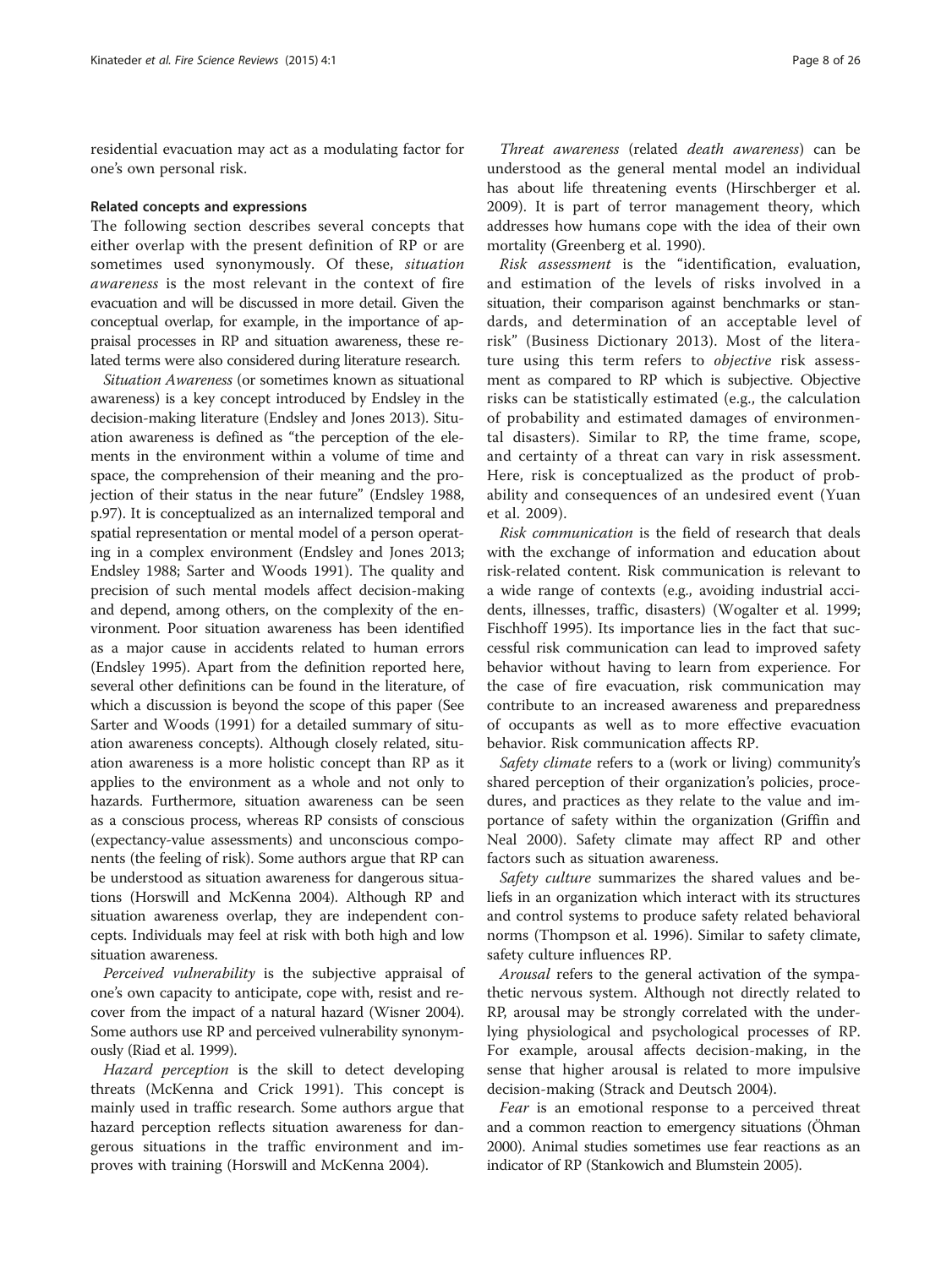#### <span id="page-8-0"></span>Theoretical frameworks on RP and evacuation

Since RP is relevant to multiple disciplines, several theoretical frameworks addressing RP have been developed. Nonetheless, very few studies on RP during evacuation mention being founded on a specific theory or theoretical framework (See Table [1](#page-2-0)). The following sections introduce theoretical models related to RP and human behavior in emergency situations. Most of the theories follow the psychometric paradigm, which is the basis of the risk-as-feeling approach (Slovic [2000\)](#page-24-0) and aims to develop objective, reliable and valid measurement tools of psychological processes (e.g., rating scales or standardized questionnaires) (Eignor [2013](#page-22-0)). Within the psychometric approach, quantitative subjective ratings of perceived and acceptable risk are mapped together with the desired level of control for a given situation and compared to ratings of other situations (Slovic [1987\)](#page-24-0).

#### Heuristic-systematic models

The Heuristic-Systematic approach refers to two-process models of information processing and can be applied to RP. Such models are widespread in the psychology literature (e.g., Strack and Deutsch [2004](#page-24-0); Chaiken and Maheswaran [1994;](#page-22-0) Chaiken and Eagly [1989;](#page-22-0) Chaiken [1980](#page-22-0); Kahneman [2011\)](#page-23-0). The basic assumption is that information can be processed systematically, heuristically, or in a combination of the two. In systematic information processing, all available information is assessed according to its meaning and relevance. This process is thorough but also demands more time and resources. Prospect theory (Kahneman and Tversky [1979\)](#page-23-0) first introduced the concept of heuristics, which can be understood as mental shortcuts or simple rules of thumb that allow for the making of fast decisions at the cost of less systematic information processing. Heuristics are useful tools for decision-making if sufficient information about probabilities or time and other resources for a slower and more thorough assessment are not available. For example, research on natural disasters has shown that the actual probability of an event is rarely regarded in risk appraisals (Miceli et al. [2008\)](#page-23-0). Several types of heuristics are relevant for evacuation and RP:

The *affect heuristic* refers to the fact that current emotional states influence decision-making. This concept is an important part of the risk-as-feeling approach. Emotional states modulate the understanding of numbers and probabilities. For example, large numbers are underweighted in decisions and lack meaning for people unless they convey a feeling (Slovic [2010b](#page-24-0)). Similarly, judgments of risk and utility are often influenced by whether one likes something, e.g., utility is overestimated and risk underestimated for activities associated with positive emotions (Slovic et al. [2005](#page-24-0), [2007;](#page-24-0) Finucane et al. [2000\)](#page-22-0).

Anchor Heuristics describe the tendency to overly rely on a few initial or salient pieces of information (anchors) when making a decision. Subsequent or less salient cues may be ignored or weighed less. Anchoring itself can be affected by mood, expertise, or the use of other heuristics (Furnham and Boo [2011\)](#page-22-0). This may lead to over or underestimation of risk during fire evacuation. For example, an occupant might interpret the sound of a fire alarm as a cue for a drill and subsequently ignore more subtle cues of a real incident.

Availability heuristics describe how likelihood estimates of an event are affected by how easy it is to recall or imagine it (Kahneman and Tversky [1979\)](#page-23-0). The more "available" an event is in memory, the higher its estimated likelihood (Greening et al. [1996](#page-22-0)). For example, occupants may assess the risk of a fire emergency by the ease of recalling similar occurrences.

Representativeness heuristic notes that likelihood estimates of an event are often judged by their similarity to its parent population (Kahneman and Tversky [1979](#page-23-0)). The more a cue seems to fit into a certain category of events, the more likely it will be estimated as indicative of it. For example, occupants may perceive a fire alarm sound as not indicative for a fire emergency if it sounds similar to other alarm sounds (e.g., an error sound from an electronic device).

Similarly, proximity heuristics describe the "tendency to judge probabilities by monitoring the spatial, temporal, or conceptual distance to a target" (Teigen [2005](#page-24-0), p. 424) and has been studied to understand estimates of accident probabilities. An example of a proximity heuristic might be the case of occupants overestimating the probability or severity of a fire emergency if they perceive fire cues matching their expectations about a fire emergency scenario.

The use of heuristics may explain another type of bias known as normalcy bias, which refers to the tendency to interpret cues as indicative for everyday events and underestimating the likelihood and consequences of disasters (Okabe and Mikami [1982](#page-24-0)). During building fires, when occupants are faced with ambiguous information, the normalcy bias is likely to last longer while occupants remain inside the building (Kuligowski and Gwynne [2010\)](#page-23-0). Additionally, the anchor, availability and representativeness heuristics may lead to low perceived risks, since many fire cues are not specific to an emergency. For most cases, the assumption that a fire alarm is just another drill and not a real emergency is true. During the evacuation of the World Trade Center (WTC) on September 11, 2001, occupants, especially those from the lower floors, reported relatively low RP which may be attributed to the assumption that nothing extraordinary was going on in the building (McConnell et al. [2010\)](#page-23-0).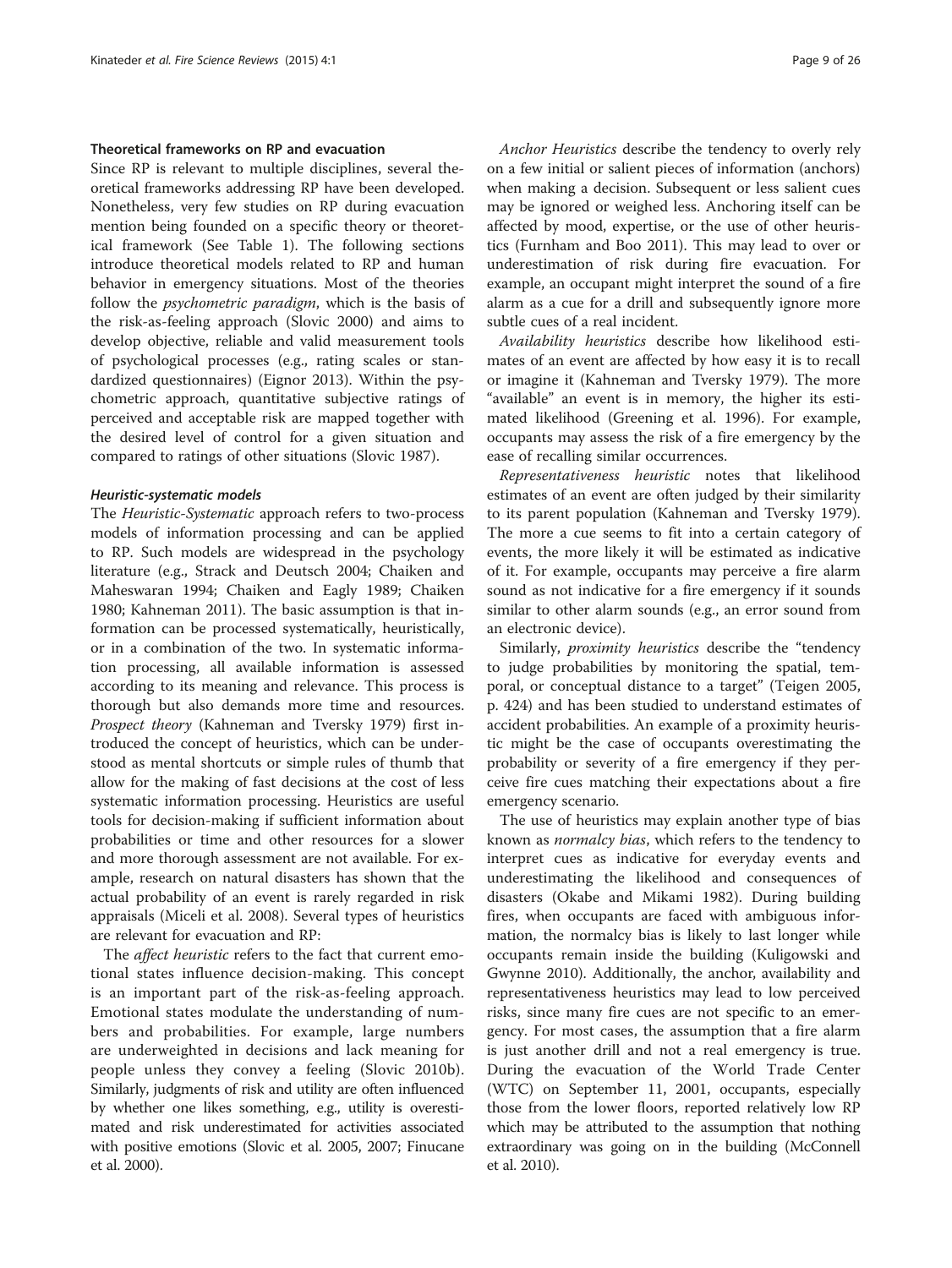When processing information systematically, individuals aim to understand the available information and its relevance for RP and decision-making. This process is relatively slow and requires significant resources. In heuristic information processing, RP is based on relatively automatic processes in which little effort is spent on processing the information (Smerecnik et al. [2012\)](#page-24-0).

Whether information is processed systematically or heuristically depends on an individual's level of arousal (i.e., activation of the sympathetic nervous system), available cognitive resources, and other factors, such as experience, emotional states, or personality traits (Strack and Deutsch [2004](#page-24-0)). Perceived risk, as defined above, may also determine whether information is processed heuristically or systematically. In line with this, a study by Sherman et al. ([2011](#page-24-0)) on building evacuation suggested a curvilinear relationship between perceived risk and information seeking behavior, an indicator of systematic processing. Participants reporting either low or high perceived risk were less likely to seek more information as opposed to those with a medium level of perceived risk (Sherman et al. [2011](#page-24-0)). Both systematic and heuristic processes can lead to an evacuation decision, but they may be affected by different factors. Both processes are prone to biases and limited within each individual.

Similar to the systematic and heuristic approach, the concept of bounded rationality describes that decisionmaking is limited by the available information, the cognitive resources, and the finite amount of time to make a decision. Here, the term satisficing, describes the process in which occupants do not base their decisions on all available information but on the amount of information they deem sufficient for their decision (Simon [1972, 1991](#page-24-0)). Satisficing could be understood as a form of heuristic information processing. Drabek developed the stress–strain perspective based on the concept of bounded rationality (Drabek [2001](#page-22-0)). In line with the heuristic-systematic approach, constraints (e.g., the availability of information) in the social and physical environment are hypothesized to bias RP and behavior during emergencies.

#### Appraisal models

Several psychological models underline the importance of appraisal processes for decision-making. The most prominent of these models is the Transactional Stress Model, which is not a RP model per se but provides insights on coping mechanisms when people are faced with risk (Lazarus and Folkman [1984](#page-23-0)). It is a classic cognitive theory on emotion regulation, is closely linked to RP, and postulates several appraisal processes.

– Primary appraisal: "How relevant is this situation to my needs?" Is there the risk of harm, loss, threat, or challenge? In the case of evacuation, this is the

assumed reaction to the alarm signal. If the alarm is deemed relevant, the next appraisal process follows.

- Secondary appraisal: "Do I have the necessary resources available to cope with the situation?" If yes, then problem-focused attempts to cope with the situation are used. If no, then emotion-focused coping is used (i.e., If I cannot change the situation, I have to adapt my emotional reaction to it).
- Re-appraisal after coping attempts: "How is the situation now?"

Problem-focused coping does not automatically imply that occupants would choose adequate reactions. Classic cognitive stress models, such as the transactional stress model, focus on the subjectively perceived threat of a situation (Lazarus and Folkman [1984](#page-23-0)), which can be interpreted as RP. Psychological stress occurs if one does not possess the necessary resources to cope with a situation which is perceived as dangerous.

Appraisal processes, similar to the ones discussed in the Transactional Stress Model, have been incorporated into theories developed specifically for human behavior in fire. Proulx's cognitive stress model of people facing fire, for example, takes into account different factors, such as information processing, decision-making, problemsolving, and stress (Proulx [1993\)](#page-24-0). Similar to the Transactional Stress Model, Proulx sees iterative appraisals of the situation and one's own coping resources at the core of experienced stress and behavior. According to this model, several *stress loops* are triggered when occupants are confronted with a fire outbreak, in which the appraisal of ambiguous information and increased danger can lead to fear, worry, and confusion (Proulx [1993](#page-24-0)).

The importance of appraisal processes during catastrophic events has been empirically studied. For example, in a questionnaire study with hurricane survivors, Riad, Norris, and Ruback found that 58% of the respondents chose not to evacuate from a severe hurricane threat. The most important reasons for not evacuating during a hurricane were that the hurricane had not been perceived as a serious threat (primary appraisal), participants had been confident that their current place was as safe as any other (secondary appraisal), and participants avoided thinking about the situation (coping, Riad et al. [1999](#page-24-0)). The misinterpretation of valid threat indicators may therefore be a key problem in the process of evacuation. Evidence from a hypothetical scenario study showed that participants appraised different types of disasters (crime, natural disaster, terrorist attack) as similar in risk, but they differed in the intentions to take protective actions. For example, in a natural disaster scenario participants were more likely to state they would change their daily activities than in a crime scenario (Heilbrun et al. [2010](#page-23-0)). The cognitive appraisal of a given situation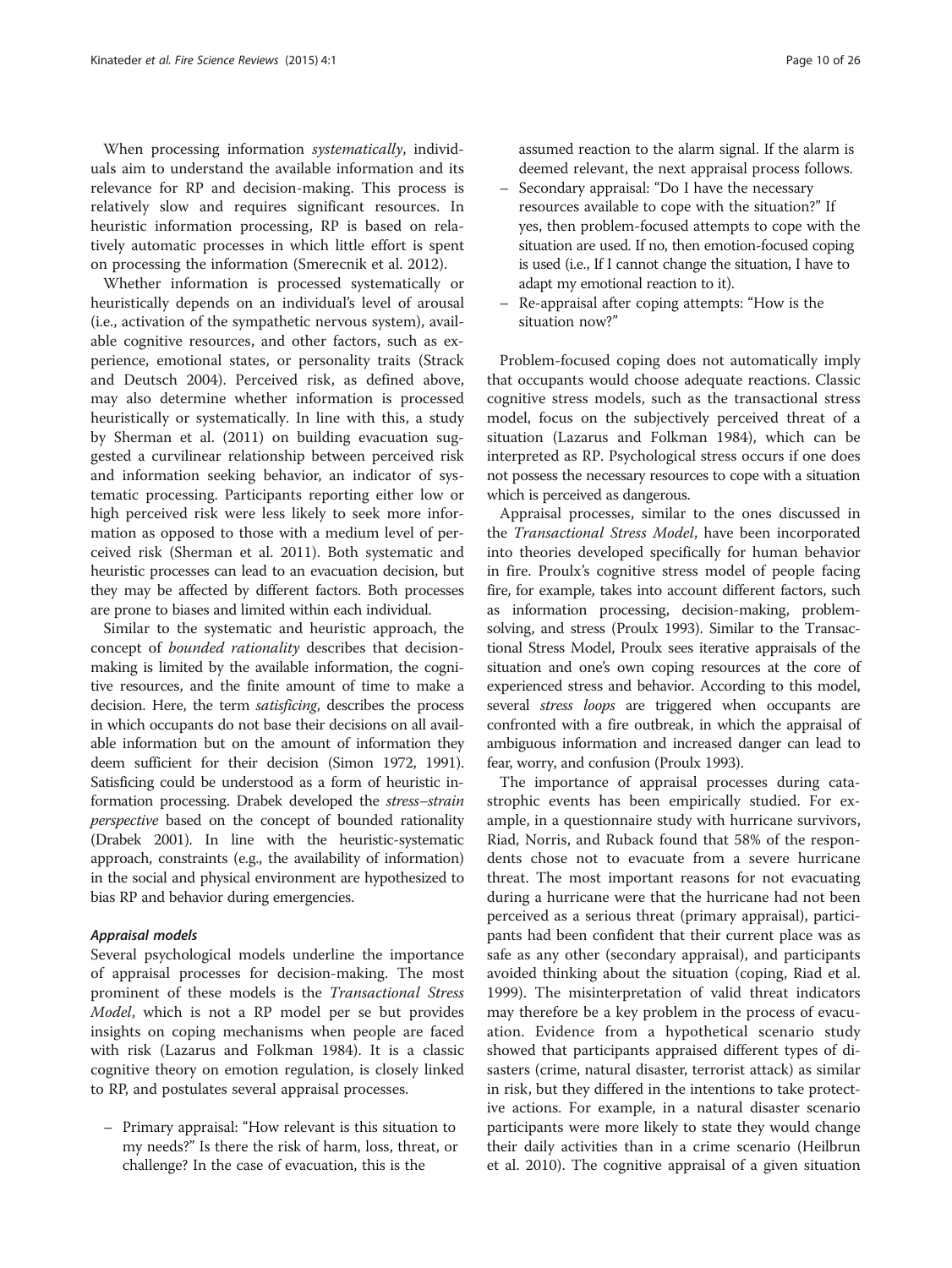as dangerous may influence the readiness to engage and the choice of protective actions. For example, a recent meta-analysis showed that the motivation to participate in safety trainings rises if the consequences of a potential event are perceived as threatening (Burke et al. [2011a\)](#page-22-0).

#### Protective action decision model

The Protective Action Decision Model (PADM) was developed to provide a holistic approach to human behavior in emergency situations. It sets up a descriptive framework of the information flow and decision-making that affects protective actions taken in response to disasters (Lindell and Whitney [2000](#page-23-0); Lindell and Perry [1992](#page-23-0); Kang et al. [2007](#page-23-0); Huang et al. [2012;](#page-23-0) Houts et al. [1984](#page-23-0); Kuligowski [2011](#page-23-0)). The model describes the path from the initial perception of hazard cues to the initiation of protective action. It takes a variety of predispositions, such as environmental or social context, into account. Furthermore, it stresses the importance of appraisal processes, and thus links cognitive psychological approaches, such as the aforementioned transactional stress model, with classic safety engineering models.

A brief overview of the processes in the PADM follows with a discussion of the role of RP in the model. For a more comprehensive description of the model, see Kuligowski ([2011](#page-23-0)); (Kuligowski [2013\)](#page-23-0). PADM differentiates between pre-decisional and decisional processes. The former are the basis on which an individual makes his/her evacuation decision. The pre-decisional processes comprise (1) perceiving, (2) directing attention to, and (3) comprehending relevant fire cues. If the three pre-decisional processes have identified potentially relevant fire cues, occupants are hypothesized to engage in a five step decision-making process which may result in protective actions (Lindell and Perry [2012;](#page-23-0) Perry and Lindell [2004](#page-24-0)):

- 1. Risk identification: Is there a real threat that I need to pay attention to? [If yes, then the occupant believes the threat]
- 2. Risk assessment: Do I need to take protective action? [If yes, then the occupant decides that he/she needs to take protective action]
- 3. Protective action search: What can be done to achieve protection? [The occupant begins searching for possible protective action strategies]
- 4. Protective action assessment: What is the best method of protection? [The occupant chooses one of the action strategies developed in the previous stage and develops a protective action strategy or plan]
- 5. Protective action implementation: Does protective action need to be taken now? [If yes, the occupant follows the plan developed in the previous stage]

As stated earlier, RP is defined in this review as the subjective evaluation of the probability to be affected by an imminent undesirable event and the assessment of one's own perceived vulnerability. This corresponds to the two first decisional processes in PADM. Lindell and Perry incorporate threat perception into PADM, which can be understood as an equivalent to primary appraisal in the transactional stress model (Lindell and Perry [2012](#page-23-0); Lazarus and Folkman [1984\)](#page-23-0). Their approach to RP corresponds to the expectancy-value approaches discussed earlier and also includes emotional and motivational aspects (labeled dread and unknown risks) (Lindell and Perry [2012](#page-23-0)). The first stage of the decision model involves hazard identification in which the properties of a potential threat have to be evaluated. In the second step, risk assessment, ones' own vulnerability toward the threat is judged. This clearly represents the cognitive side of RP (systematic assessment of expectancy and values). One may speculate that the risk-as-feeling side is at least implicitly part of the pre-decisional as well as the risk identification and assessment processes.

It is also possible to integrate heuristic processing into PADM. Heuristics could play two different roles in the PADM. First, heuristics and systematic processing may be competing at each decisional step. Depending on the arousal, cognitive resources, previous experience, or the result of one of the decisional processes, an occupant may process each of the five decisional questions heuristically or systematically. For example, an occupant who identified a potential risk and sees him or herself as extremely vulnerable may rely on heuristics to identify protective actions. Second, heuristics may lead to skipping some of the decisional processes and thus speed up the decision-making at the cost of less thorough reasoning. Consider, for example, the anchor heuristic. An occupant might interpret the sound of a fire alarm as a cue for a fire emergency and immediately start evacuating without going through the steps of protective action search and assessment.

It is important to understand how RP affects evacuation activities. As theorized by the PADM, RP can be understood as a threshold mechanism for evacuation decision-making (Siebeneck and Cova [2012](#page-24-0); Kates [1971](#page-23-0)). Therefore, it is possible to hypothesize that there is a threshold of acceptable risk for an occupant before he/ she decides to evacuate. Evacuation decision-making is "triggered" if the perceived risk becomes unacceptable.

The PADM is a descriptive model of decision-making during emergency situations. As such, it does not make predictions about future behavior. However, it is possible to integrate the processes described in the PADM into predictive models, such as the Evacuation decision model (EDM). EDM aims to predict the point in time when the decision to take protective action is made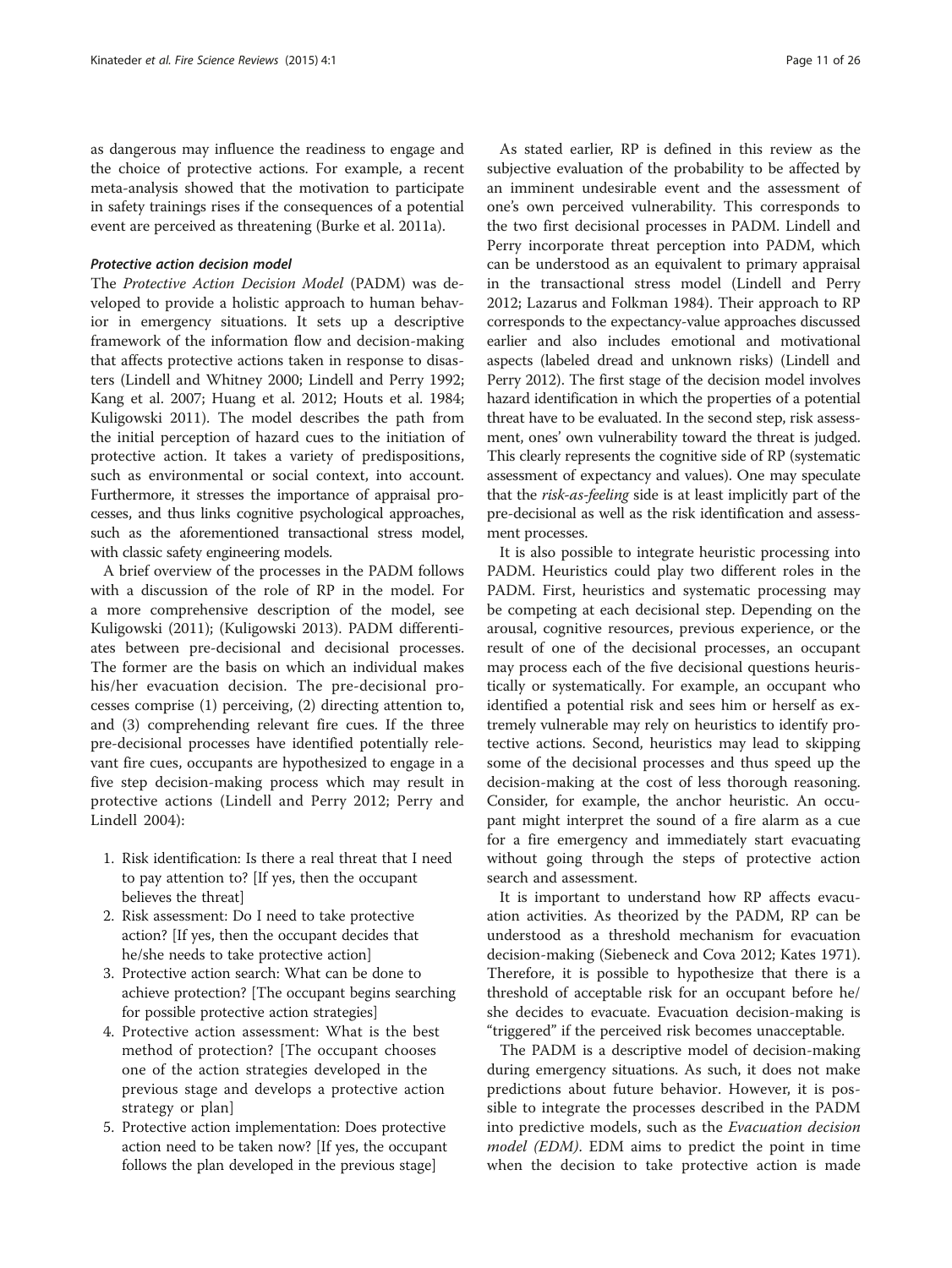and assumes that RP is the key factor in this process (Reneke [2013\)](#page-24-0).

#### Reasoned actions models

Reasoned actions models, such as the Theory of Planned Behavior (TPB, Figure 2) or the Theory of Reasoned Action (TRA), are general theories describing how intentions are transferred into actions (Ajzen [2011](#page-22-0); Sheppard et al. [1988](#page-24-0)). They fall into the systematic branch of the heuristic-systematic approach. These models assume that "intentions are the immediate antecedents of behavior and intentions themselves are a function of attitude toward the behavior, subjective norm, and perceived behavioral control" (Ajzen [2011](#page-22-0)). RP plays a role in an individual's assessment of his/her perceived behavioral control (i.e., Do I have the resources to change the odds for an undesired event?). Most applications of these models have been used to predict long term behavior (e.g., changes in health behavior). However, it seems possible to apply the TPB to planned evacuation behavior. One study applied the TRA to hurricane evacuation behavior (Kang et al. [2007\)](#page-23-0). TRA assumes that occupants' conscious intentions to engage in a behavior are the principal determinants of actual behavior. The main limitation of this approach is that it is purely cognitive and leaves out affective situational variables (e.g. fear and anxiety). However, unanticipated barriers can arise between the intention and the opportunity to act, thus making the actual behavior different from the behavioral intention (Fishbein [1979\)](#page-22-0).

A meta-analysis of protection motivation models showed that increases in threat severity, threat vulnerability, response efficacy, and self-efficacy facilitated adaptive intentions or behaviors. Decreases in maladaptive response rewards and adaptive response costs also increased adaptive intentions or behaviors (Floyd et al. [2000](#page-22-0)).

The Protection Motivation Theory (Rogers and Prentice-Dunn [1997](#page-24-0)) is a model developed to understand and predict long-term health behavior. It tries to explain the effects of threatening (health) information on changes in attitude and behavior (e.g., planning to quit smoking after learning about the smoking related diseases). Protection



motivation theory can also be applied to (planned) evacuation behavior. It hypothesizes that perception of the severity, susceptibility, or probability of occurrence, perceived self-efficacy, and perceived response efficacy modulate protective actions (Cauberghe et al. [2009\)](#page-22-0).

Although the reasoned action models were not developed to understand building fire evacuation, they have important similarities with other models (e.g., PADM) and may help to better understand RP and evacuation behavior. Unlike the more disaster specific models, the reasoned action models have been studied and found applicable to a wide range of behaviors. Thus we speculate that at least for planned evacuation, similar processes like the ones described in TRA or TPB can be assumed. However, these models do not apply to spontaneous and unplanned behavior and mostly ignore situational and affective variables. The important question is whether building fire evacuation is planned behavior or not. The answer to this question has consequences on how RP has to be conceptualized. If evacuation was a predominantly planned behavior, RP would most likely have to be understood from an expectancy-value perspective. If evacuation behavior does not involve long term planning, the risk-as-feeling approach may be more relevant. For most occupants, evacuation is clearly not a long term planned behavior in the sense that occupants plan the following: "When the fire alarm goes off, I will (not) evacuate". However, the time from the initial cue to the evacuation decision can be seen as a planning phase (as it is in the PADM) in which occupants appraise their situation, vulnerability, resources and options. Future studies should investigate to what degree evacuation from an imminent threat is planned behavior.

#### Hazard to action chain model

Wachinger et al. [\(2012\)](#page-24-0) developed the Hazard to action chain model (Figure [3\)](#page-12-0) based on a literature review describing the effect of RP on protective actions during natural disasters. The authors assume that, similar to reasoned action models, intentions (labeled as "willingness to act") and preparedness are the precursors of (protective) actions. According to this model, RP influences preparedness as well as intentions: The higher the perceived risk, the higher the preparedness and intentions. The authors found that the most robust predictors of RP were trust in authorities (lower trust leading to higher perceived risk) and previous personal experience of a natural disaster.

Unlike the models discussed before, this model makes few assumptions about the actual decision-making process. However, the authors hypothesize that high trust in authorities could be seen as a form of heuristic processing. Individuals may trust authorities when they are confronted with complex and unknown hazards which require swift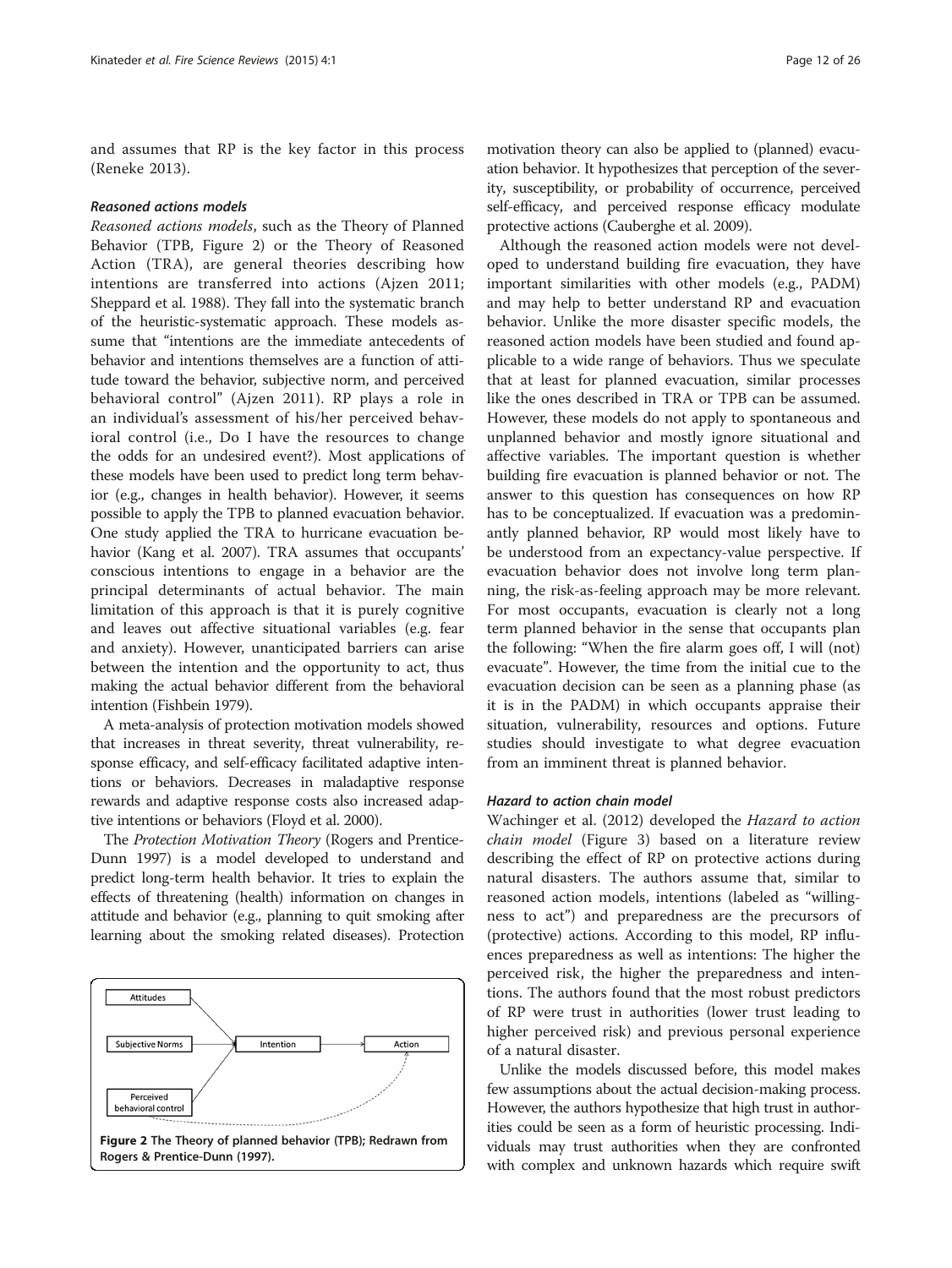

<span id="page-12-0"></span>

decision-making. Further research is required to show whether this model is also applicable to fire emergencies.

#### Security motivation system

RP is also studied from an evolutionary perspective. Understanding the biological side of RP can help to develop theories on human behavior and decision-making. Life threatening events, such as fires, are experienced only rarely. Furthermore, indicators of a potential threat are often not easily detectible or may be ambiguous. The question is how organisms adapt to threats that may not occur in every generation. Woody and Szechtman propose a security motivation system (SMS) as part of the central nervous system, designed to adapt the organism to extremely rare life threatening events (Szechtman and Woody [2004](#page-24-0)). The SMS detects "subtle indicators of potential threat, to probe the environment for further information about these possible dangers, and to motivate engagement in precautionary behaviors, which also serves to terminate security motivation" (Woody and Szechtman [2011\)](#page-24-0). The authors postulate that the SMS is represented in hardwired neural circuits and its activation motivates protective actions through increased arousal and vigilance, enhanced detection of threatening cues, and the facilitation of future behavioral responses to such cues (Hinds et al. [2010\)](#page-23-0). Applied to the situation of fires, cues such as the smell of smoke or other people moving to an emergency exit may activate the SMS.

The SMS can be integrated into other theoretical concepts. The SMS has two major functions: (1) to detect and process threat relevant cues and (2) to trigger protective action when a threat is detected (Trower et al. [1990](#page-24-0); Woody and Szechtman [2013](#page-24-0)). These functions correspond closely to the assumption about the predecisional processes in PADM or the risk-as-feeling approach. The highly automated functions of the SMS can be seen as precursors of the decisional processes in PADM. Woody and Szechtman applied the SMS to policy making (mainly dealing with information about terrorist

threats) (Woody and Szechtman [2013\)](#page-24-0). The authors argue that the SMS is triggered by information about lifethreatening events and not by abstract threats, regardless of the actual probability of the event. This offers a potential explanation for cognitive biases or the use of heuristics in emergency situations.

#### The mediator hypothesis

All theoretical frameworks reviewed so far, assume that RP is in some way causally related to evacuation decisions (See also Section [What role does perceived risk](#page-13-0) [play in building fire evacuation?](#page-13-0)). However, evacuation decision-making could be possible without feeling at risk. According to the aforementioned *mediator hypoth*esis, RP mediates between individual factors and actual risk reduction behavior. The idea of this hypothesis is that an evacuation decision is not solely dependent on the outcome of an RP process. In fact, it assumes that evacuation is also possible without perceiving risk. Some occupants may evacuate simply because they received instructions to do so. For example, occupants who experienced several fire drills previously may follow instructions to evacuate assuming that these are part of yet another drill and not perceive fire related risk.

Some studies support the assumptions of direct and indirect pathways between individual factors and evacuation decisions. In a study on wildfire risk behavior (note that this is not immediate evacuation behavior), Martin et al. ([2009](#page-23-0)) found that risk reducing behavior during wildfires was associated with individual factors such as subjective knowledge and locus of responsibility mediated by perceived risk. In the same study, self-efficacy, defined by Bandura ([1997\)](#page-22-0) as the extent or strength of one's belief in one's own ability to complete tasks and reach goals, had a direct (non-mediated) effect on risk reduction behavior. In addition, perceived risk was clearly associated with risk reduction behavior (Martin et al. [2009\)](#page-23-0). Another study found that perceived risk mediated the effect of gender on evacuation from flood but not wind events (Bateman and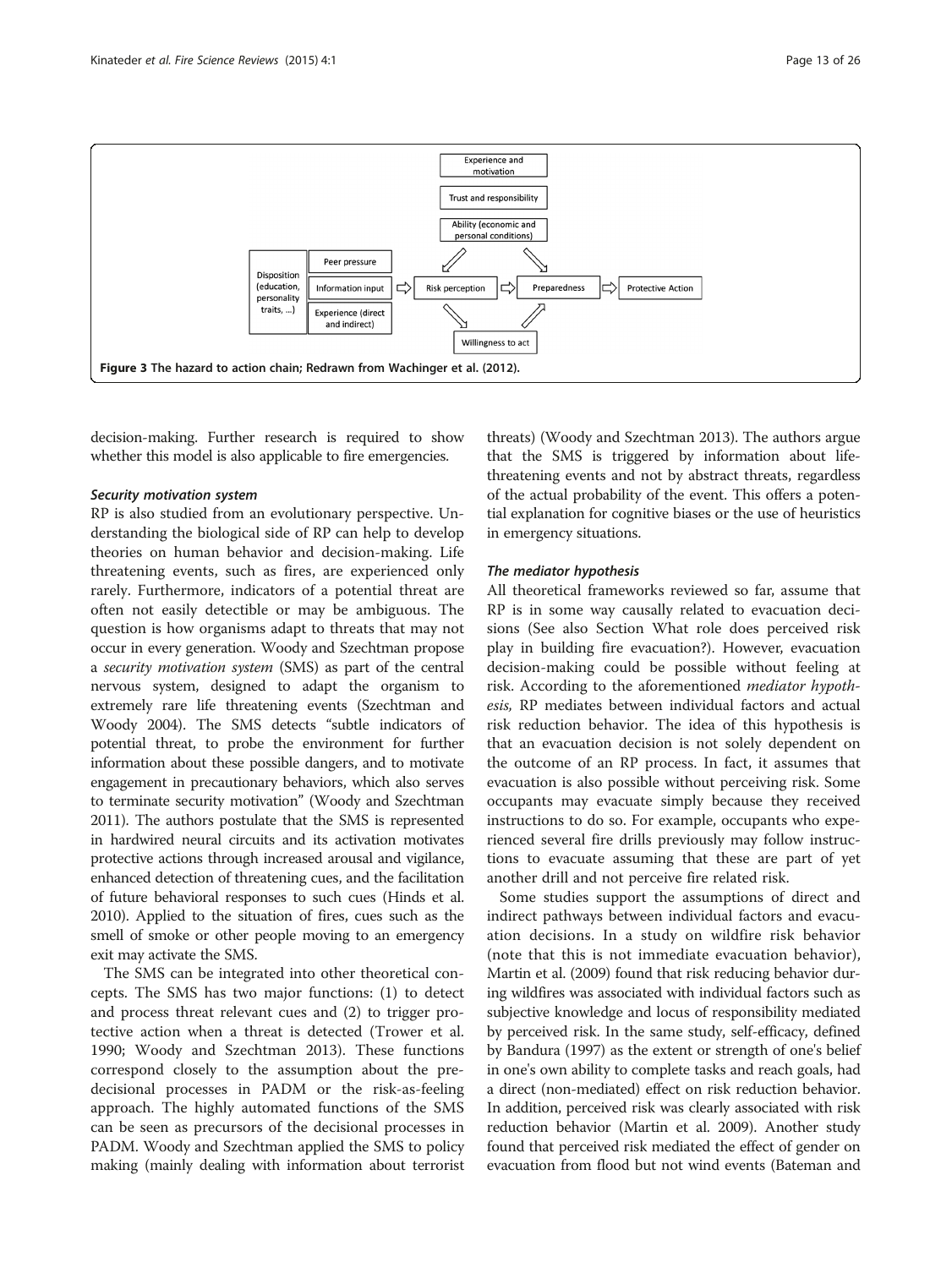<span id="page-13-0"></span>Edwards [2002\)](#page-22-0). Future studies should aim to disentangle the causal relationships between perceived risk and evacuation decision-making.

# What role does perceived risk play in building fire evacuation?

In this section literature is presented on how RP affects evacuation behavior and on factors influencing RP itself. Models, such as the PADM discussed in the previous section, state that occupants need to appraise whether a situation provides a threat before they decide to take protective action. However, one may also speculate that RP is not necessarily a precursor of evacuation and that there may be cases in which occupants begin egress without necessarily feeling at risk as the mediator hypothesis suggests. With that said, there are several hypothetically possible links between RP and a protective action decision:

- 1. RP directly causes protective action decision-making and behavior. High perceived risk leads people to engage in protective actions (e.g., evacuation or defend in place), whereas low perceived risk may even lead to non-protective actions (e.g., delaying, actively ignoring cues).
- 2. RP may affect evacuation decision-making and behavior but other factors do so as well.
- 3. RP is a mediator and it accounts for the relationship between a predictor variable (e.g., other human factors) and protective action decision-making (See Section [The mediator hypothesis\)](#page-12-0).
- 4. RP is a moderator and it affects the direction and/or strength of the relationship between a predictor variable and protective action.
- 5. RP is a correlate of protective action decisionmaking and behavior but not a causal factor.
- 6. RP may be independent of evacuation decisionmaking (i.e., occupants may feel not at risk and evacuate or feel at risk and not evacuate).

Although some of these potential links are mutually exclusive, it is possible that different links are operating in parallel or at different stages of the evacuation process (e.g., in the pre-evacuation and the evacuation period). Future research is necessary to identify which of the potential links are the most important interrelations of RP and protective actions.

# RP during the World Trade Center evacuation on September 11, 2001

A significant amount of research on RP and evacuation has been published on the attacks on the World Trade Center (WTC) on September 11, 2001. Several independent studies found that perceived risk was positively

correlated with the likelihood to make evacuation decisions and faster response times, and low perceived risk was associated with delayed evacuation (Day et al. [2013](#page-22-0); Gershon et al. [2007](#page-22-0); Kuligowski [2011](#page-23-0); Sherman et al. [2011](#page-24-0)). Kuligowski ([2011](#page-23-0)) developed a predictive model of evacuation decision-making based on qualitative interviews with evacuees from the WTC on September 11, 2001. The author found that perceived risk fluctuated throughout the evacuation process (Kuligowski [2011](#page-23-0)). Based on the PADM, RP, in the form of risk identification and assessment, was found to play an important role in predicting protective action identification, assessment and implementation (i.e., the decision to evacuate). Some building occupants felt at risk immediately after they noticed initial cues of the impact in WTC 1 (rapid perceivers), causing them to decide earlier than others to evacuate. However, in some cases, the perceived risk of the rapid perceivers decreased after a while, as they received additional cues that the author categorized as less intense. Other occupants who received less intense cues, or more intense cues later on in the event, felt at risk only at a later point (late perceivers) or not at all (nonperceivers). RP was only found to trigger evacuation, if the risk was personalized. Gershon et al. ([2012](#page-22-0)) reported that 70% of the interviewed WTC occupants stated that feeling at risk triggered their evacuation decision. That is, these results support hypothesis 2 stating that RP may be one important but not the only factor influencing the decision to evacuate.

A closer look reveals an even more complex situation as some of the mentioned studies on the 2001 WTC disaster also found seemingly contradictory results. Sherman et al. [\(2011\)](#page-24-0) studied evacuation delays during the attack on the WTC on September 11, 2001. The authors operationalized perceived risk in a single item rating as the perceived "seriousness" of the situation. Here, higher perceived risk was found to be connected to shorter evacuation delays and fewer pre-evacuation behaviors (which again shortened evacuation delays, in line with hypothesis 1, 2, or 5). Sherman et al. [\(2011](#page-24-0)) also found that higher perceived risk may also lead to more information seeking behavior which in turn prolonged evacuation delays (Hypothesis 3 or 4). In another study on the evacuation from WTC on September 11, 2001 by Kuligowski and Mileti [\(2009](#page-23-0)), RP was operationalized as a yes/no question on whether occupants believed that somebody else had been killed in the event. Here, higher perceived risk was correlated with more information seeking, more pre-evacuation actions, and longer evacuation delays. However, the path-analysis performed in that study revealed that RP was not directly connected to evacuation delays after controlling for the number of cues, the floor level, information seeking, and the number of pre-evacuation actions (Hypothesis 3). In that model, RP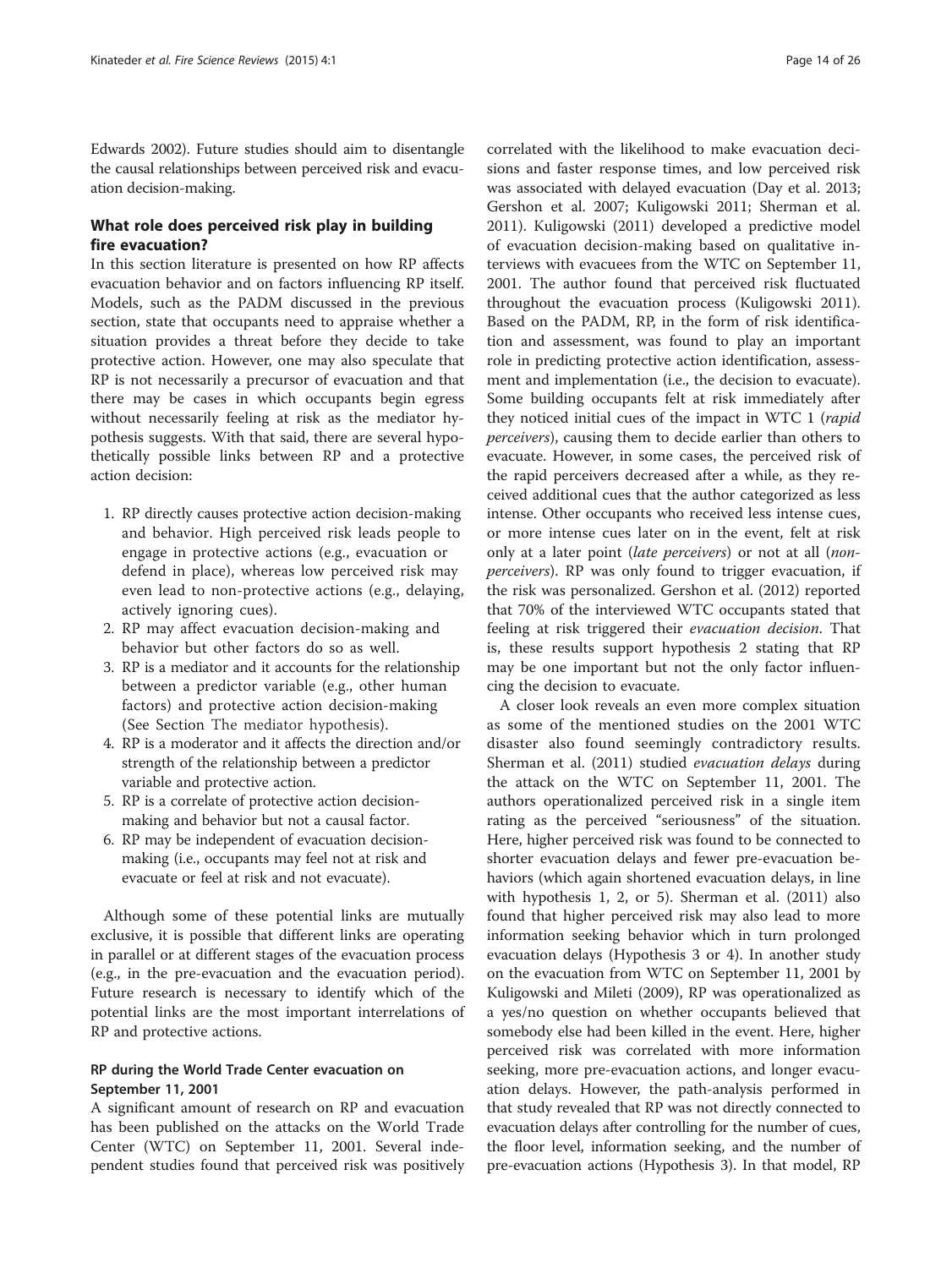predicted information seeking behavior and the number of pre-evacuation actions in WTC2 (Kuligowski and Mileti [2009\)](#page-23-0). Sherman et al. ([2011](#page-24-0)) suggest a curvilinear relation of RP and information seeking behavior, i.e., if the perceived risk is either extremely high or low, occupants are less likely to seek more information (see also heuristicsystematic approach). Note that differences in the operationalization of RP, data collection and the samples may explain the differences between the studies. The data presented in Sherman et al. ([2011\)](#page-24-0) was collected several months later than the data from Kuligowski and Mileti ([2009\)](#page-23-0), and the sub-sample reporting the highest perceived risk in Sherman et al. [\(2011](#page-24-0)) was not included in Kuligowski and Mileti [\(2009](#page-23-0)). Kuligowski and Mileti report that perceived risk was rated at four points in a narrative interview process: when the first cues at WTC 1 impact where noticed, at the point the decision to evacuate was made, when participants noticed the WTC 2 impact, and when participants realized that WTC 2 had collapsed. Sherman et al. ([2011\)](#page-24-0) used a questionnaire format (paper pencil and web based) and the rating of perceived risk was administered independent of a narrative flow. With regard to the definition of RP given earlier, it is not clear to what extent the items used in both studies measured perceived risk. Whereas the item in Sherman et al. ([2011](#page-24-0)) could be understood as an evaluation of one's own vulnerability, Kuligowski and Mileti's rating could have been understood as an implicit measure of perceived probability. These differences underline the importance of a clear definition of RP and standardized, reliable, and valid (construct validity, Cronbach and Meehl [1955](#page-22-0)) measures of RP.

Another indicator of the complexity of the problem was demonstrated in a study by Day et al. ([2013](#page-22-0)) on RP during evacuation from WTC on September 11, 2001. In this study, participants were asked to rate their perceived risk on a seven point Likert scale during different stages of the evacuation process. The authors found a significant negative correlation between perceived risk and response time (Hypothesis 5). However, they also reported that several participants did not give ratings of perceived risks, as they reported not remembering to have evaluated their risk (Hypothesis 6) (Day et al. [2013](#page-22-0)). Note that simply not remembering having assessed the risk of a situation does not imply that these occupants did not feel at risk. It is possible, for example, that memory effects biased the participants' responses. Nonetheless, these findings indicate that at least two of the possible links between RP and protective actions mentioned earlier – correlation  $(5)$  or independent  $(6)$  – are possible.

In summary, the studies discussed here draw a complex picture of the role RP during evacuation from the WTC on September 11, 2001. Some of the differences in the results of the studies may be attributed to the fact

that the studies by Sherman et al. ([2011](#page-24-0)), Kuligowski and Mileti ([2009\)](#page-23-0), as well as Day et al. [\(2013\)](#page-22-0) used different data sets and operationalized RP differently. Given the retrospective correlational nature of the studies, however, an investigation of a potential causal relationship between perceived risk and evacuation behavior is not possible.

#### Further evidence and open questions

Although the role of RP during evacuation is still inconclusive, one may speculate how RP affects evacuation decision-making. McGee and Russell found that the personalization of risk is an important link between awareness of a hazard and mitigation actions (McGee and Russell [2003\)](#page-23-0). This finding is in line with the theoretical framework models discussed above (e.g., PADM). According to the heuristic-systematic modeling approach, the level of perceived personal risk affects the level of information processing. Systematic processing can be most likely expected at moderate levels of perceived risk; whereas heuristic processing is expected at either low or high levels. As already mentioned, this may then determine how occupants move through the decisional processes suggested in the PADM.

The question still remains as to how significant RP is to evacuation behavior. Or more specifically, how much variance in evacuation behavior can be explained by RP? For example, Riad et al. ([1999](#page-24-0)) found a number of highly significant correlative associations between RP and evacuation (in line with Hypothesis 5), but the reported effect sizes were relatively small. All in all, perceived risk improved the prediction whether someone would evacuate by 8% compared to chance (Riad et al. [1999](#page-24-0)). Unfortunately, not many studies on RP and evacuation report effect sizes (See Table [1\)](#page-2-0).

Wachinger et al. ([2012\)](#page-24-0) propose three hypotheses to explain why some studies on natural disasters did not find a connection between RP and protective action. All three hypotheses introduce moderator variables which also seem potentially applicable to building evacuation. Although the meaning assigned to RP during evacuation from latent threats, such as disasters, may be different, it is possible to develop similar hypotheses for building fire evacuation:

1. Occupants perceive high risks but do not decide to engage in protective action because they think that staying in place outweighs the estimated subjective costs of protective action (e.g., having to stop one's work, not wanting to make a fool of one self, or expecting difficulties while evacuating). This could be of particular importance if there are competing motives (e.g., one's own safety vs. property attachment).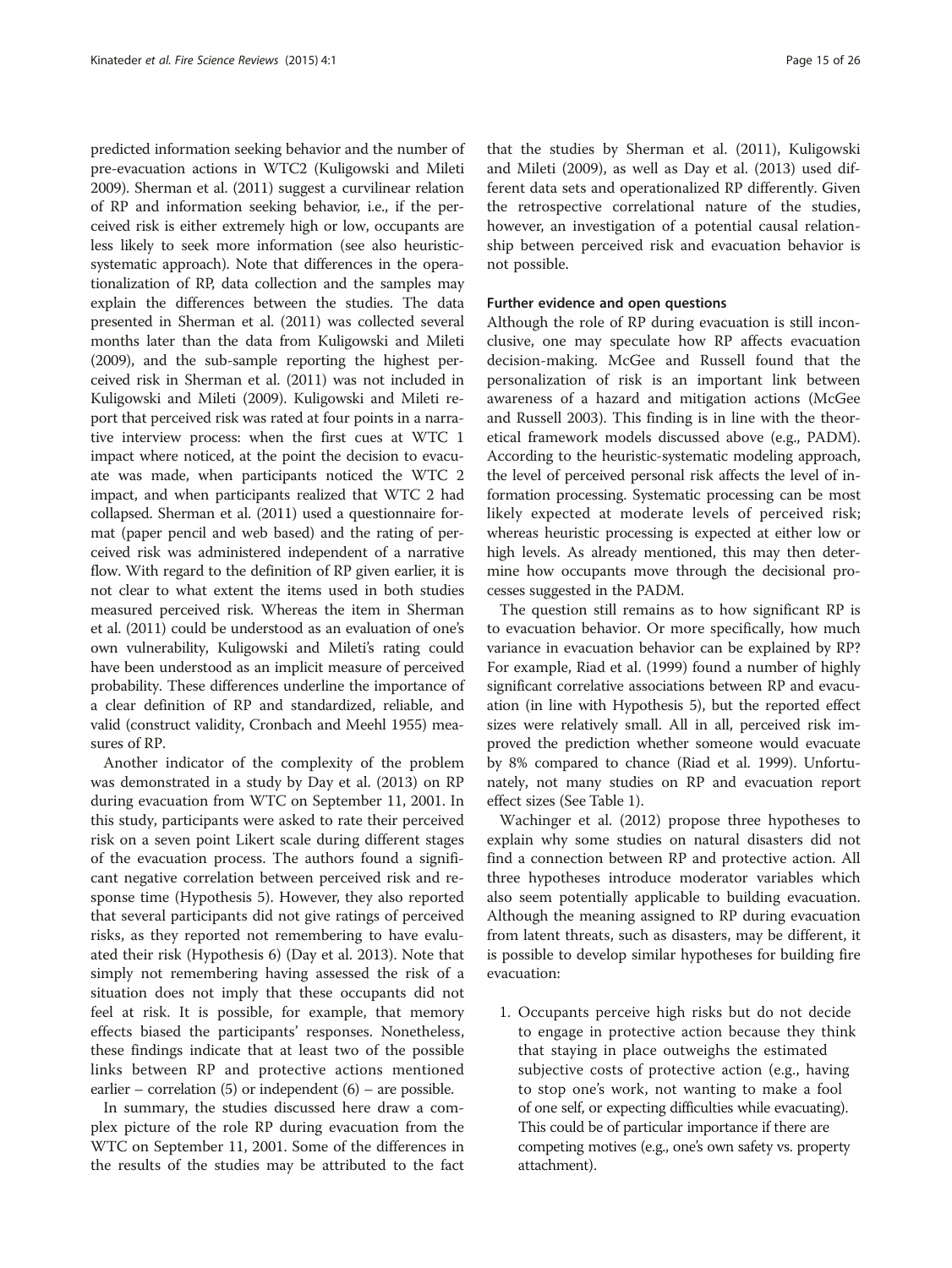- <span id="page-15-0"></span>2. Occupants perceive high risks but trust that others, foe example authorities, will help them. This hypothesis may be less relevant for building evacuation from an acute threat. However, it underlines the importance of credible evacuation communication by authorities.
- 3. Occupants perceive high risks but do not think they have sufficient resources to engage into protective actions (e.g., mobility impaired occupants may not be able to use stairs for evacuation). Again this underlines the importance of credible evacuation communication and/or instructions. Occupants need to know their options in order to engage in protective action.

Future studies are clearly necessary to understand the role of RP in building fire evacuation. These studies should investigate (1) the causal relationship between RP and evacuation decision-making and behavior, as well as (2) underlying reasons why some occupants do not evacuate although they may feel at risk.

#### Factors potentially modulating RP

Several factors potentially modulate RP which can be broadly differentiated into situational, individual, social, and organizational factors (Table 2). Some of these factors are dynamic, in that they may change during the course of an emergency situation, (e.g., available fire cues or emotional states) and some are static (e.g., context or previous experience). Furthermore, these factors interact with each other and can be affected by the RP process itself. For some of the static factors, distributions can be either assumed or derived from the literature. For example, the factor prior experience could be operationalized as the

| Table 2 Current knowledge on factors affecting perceived risk and evacuation behavior |          |                             |                          |
|---------------------------------------------------------------------------------------|----------|-----------------------------|--------------------------|
| Factor                                                                                | Category | Static/dynamic <sup>1</sup> | Effect on perceived risk |

Hazard proximity **Situational** Dynamic **Inconclusive** 

| Floor level                |                |         |                                                                                                                                                                                  |
|----------------------------|----------------|---------|----------------------------------------------------------------------------------------------------------------------------------------------------------------------------------|
|                            | Situational    | Dynamic | The higher the floor, the higher the perceived risk                                                                                                                              |
| Context                    | Situational    | Static  | Inconclusive                                                                                                                                                                     |
| Credibility of information | Situational    | Static  | Credibility of information moderates information processing and<br>perceived risk with potential interaction effects of the source of<br>information (another person vs. system) |
| Complexity of information  | Situational    | Dynamic | Inconclusive                                                                                                                                                                     |
| Gender                     | Individual     | Static  | Tendency toward lower perceived risk in men, but effects are<br>potentially modulated by age and context                                                                         |
| Age                        | Individual     | Static  | Inconclusive                                                                                                                                                                     |
| Previous experience        | Individual     | Static  | Direct effects of previous experience on perceived risk are inconclusive                                                                                                         |
| Behavioral training        | Individual     | Static  | Inconclusive                                                                                                                                                                     |
| Hazard knowledge           | Individual     | Static  | Knowledge about hazards increases perceived risk                                                                                                                                 |
| Property attachment        | Individual     | Static  | Inconclusive                                                                                                                                                                     |
| Personality traits         | Individual     | Static  | Inconclusive                                                                                                                                                                     |
| Emotional states           | Individual     | Dynamic | High arousal and state anxiety increase perceived risk                                                                                                                           |
| Medical factors            | Individual     | Dynamic | Inconclusive                                                                                                                                                                     |
| Cognitive abilities        | Individual     | Static  | Inconclusive                                                                                                                                                                     |
| Information Processing     | Individual     | Dynamic | Information that is processed easily may be associated with lower<br>perceived risk                                                                                              |
| Trust in authorities       | Individual     | Static  | High trust reduces perceived risk; low trust increases perceived risk                                                                                                            |
| Cognitive bias             | Individual     | Dynamic | Inconclusive                                                                                                                                                                     |
| Behavior of others         | Social         | Dynamic | Behavior of others moderates the link between perceived risk and<br>protective action                                                                                            |
| Social roles               | Social         | Dynamic | Inconclusive                                                                                                                                                                     |
| Groups                     | Social         | Dynamic | Higher perceived risk in groups                                                                                                                                                  |
| Organizational context     | Organizational | Dynamic | Inconclusive                                                                                                                                                                     |

Fire Cues Situational Dynamic More, closer, unexpected and more intense fire cues lead to higher

perceived risk

ency, e.g., the number of fire cues may inci References for the findings are given in the text in Section 4.4.1 to 4.4.4.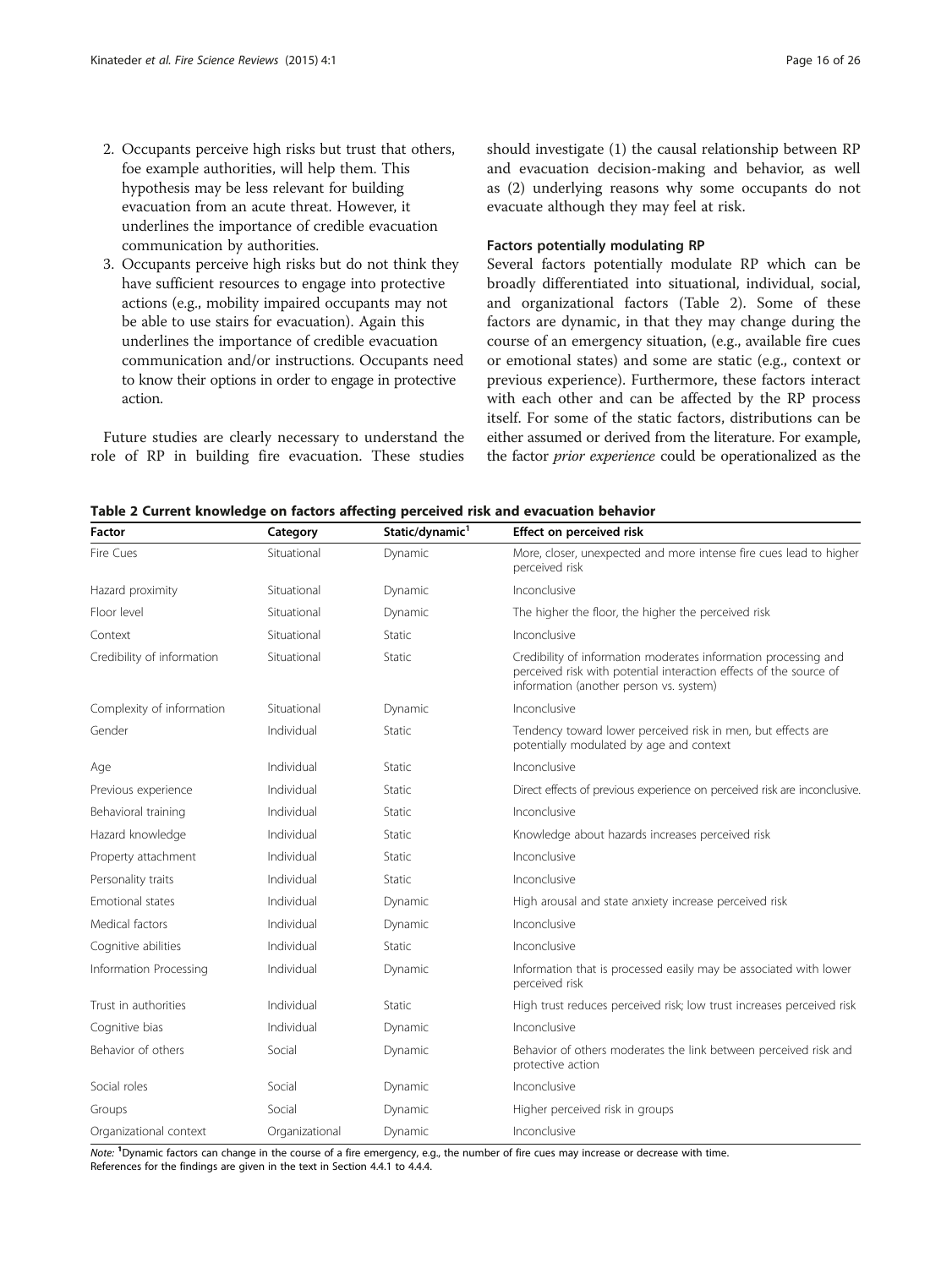percentage of occupants in a building who have previously experienced an event or evacuation.

As the role of RP during fire evacuation is complex (see above), the factors potentially influencing RP also interact with each other and affect other important variables in the evacuation process. For example, the number and intensity of cues and the floor level affected not only RP, but also had a direct impact on pre-evacuation delays in two studies on the WTC evacuation on September 11, 2001 (Kuligowski and Mileti [2009](#page-23-0); Sherman et al. [2011](#page-24-0)). The exact interaction among RP, evacuation decision-making and evacuation delay is still not entirely clear (e.g., what is a mediating or a moderating variable? Which factors are mainly correlates but have effects on evacuation behavior independent of RP?). Findings on several of the factors identified as being connected to RP and evacuation are described below.

# Situational factors

Situational factors refer to all aspects of circumstances at a given moment that influence RP and/or evacuation. These cues originate mainly from the physical environment of an occupant.

Fire cues refer to all cues initiated by a fire<sup>1</sup>. Fire cues that are greater (in number), closer in proximity, and more intense have been linked to higher perceived risk (Sherman et al. [2011;](#page-24-0) Kuligowski and Mileti [2009](#page-23-0); Kuligowski [2011](#page-23-0)). In addition, sudden and unexpected cues may increase perceived risk in the sense that unusual, surprising events produce cues which occupants cannot identify immediately (Sherman et al. [2011\)](#page-24-0).The accuracy of information conveyed by fire cues is relevant, especially since information that clearly and unambiguously indicates threat can increase perceived risk. This may explain why studies found that poorly designed alarm systems may not induce high enough perceived risk in occupants (Caroly et al. [2013](#page-22-0); Kuligowski [2011\)](#page-23-0).

Hazard proximity refers to the spatial proximity of occupants to a threat; its role on RP is still inconclusive although research suggests that it may modulate perceived risk. Some studies found that the higher the perceived risk, the closer the hazard was to occupants (Kuligowski and Mileti [2009\)](#page-23-0), while other studies did not find this effect (Fahy and Proulx [2002](#page-22-0)). It is possible that other factors, such as the relative location of occupants to the hazard and known exit routes modulate the effect of hazard proximity. Visibility, vertical and horizontal distance, or other factors, may be important confounding factors. In addition, it is not clear if the relation between hazard proximity and perceived risk is, for example, linear or non-linear.

Floor level refers to the absolute floor level of an occupant in a building, irrespective of his/her distance to the fire (which would be measured by the hazard proximity

factor mentioned above). The current state of research concludes that perceived risk increases with floor level in high-rise buildings. In the case of a full building evacuation, the *floor level* in a high-rise building was a significant predictor of perceived risk during the evacuation from the WTC on September 11, 2001 (the higher the floor, the more perceived risk) in one study but not in another (Sherman et al. [2011](#page-24-0); Kuligowski and Mileti [2009\)](#page-23-0). Although future studies should investigate whether the absolute floor level or the position relative to the fire origin (hazard proximity) is more relevant.

Context, broadly defined as the general circumstances of an event, affects human behavior in fire in several ways and its effect on RP is still not fully understood. Preparedness, vigilance, and the interpretation of fire cues may vary over different contexts (e.g., public events, workplace, or home setting). A questionnaire study demonstrated that participants' self-reported perceived risk varied over different settings (e.g., financial vs. safety related decision-making) (Weber et al. [2002\)](#page-24-0). The underlying mechanism may be that environmental cues are interpreted differently over different contexts. In a residential home, for example, occupants may perceive cues about a fire from the fire itself or from smoke detectors. In public buildings most occupants may only receive information from the fire alarm system (e.g. through public announcements). Another explanation may be that cognitive biases (e.g., normalcy bias), social roles and perceived responsibility, availability of emergency procedures (e.g. evacuation plans), and the interpretation of cues may vary across contexts.

Credibility of information  $\overline{b}$  refers to the perceived level of credibility that a person assigns to a piece of information or source of information. Overall, this factor moderates information processing and RP with potential interaction effects of the source of information. Credibility of risk-related messages affects information processing (see, heuristic systematic approach) as well as RP and has been extensively studied in the context of disaster preparedness (Mileti and Sorensen [1990\)](#page-23-0). One study on long term RP showed that risk assessment after receiving risk-related information was in part mediated by heuristic and systematic information processing. Here, highly credible sources were associated with more heuristic information processing and lower perceived risk. In turn, low credibility of an information source is associated with more systematic information processing and higher perceived risk. If the source of information was an industry or government organization, higher credibility was correlated with lower perceived risk scores in this study. If the source of information was another person, however, this correlation was inverted (Trumbo and McComas [2003\)](#page-24-0). Another study on hurricane evacuation showed that people use different sources of information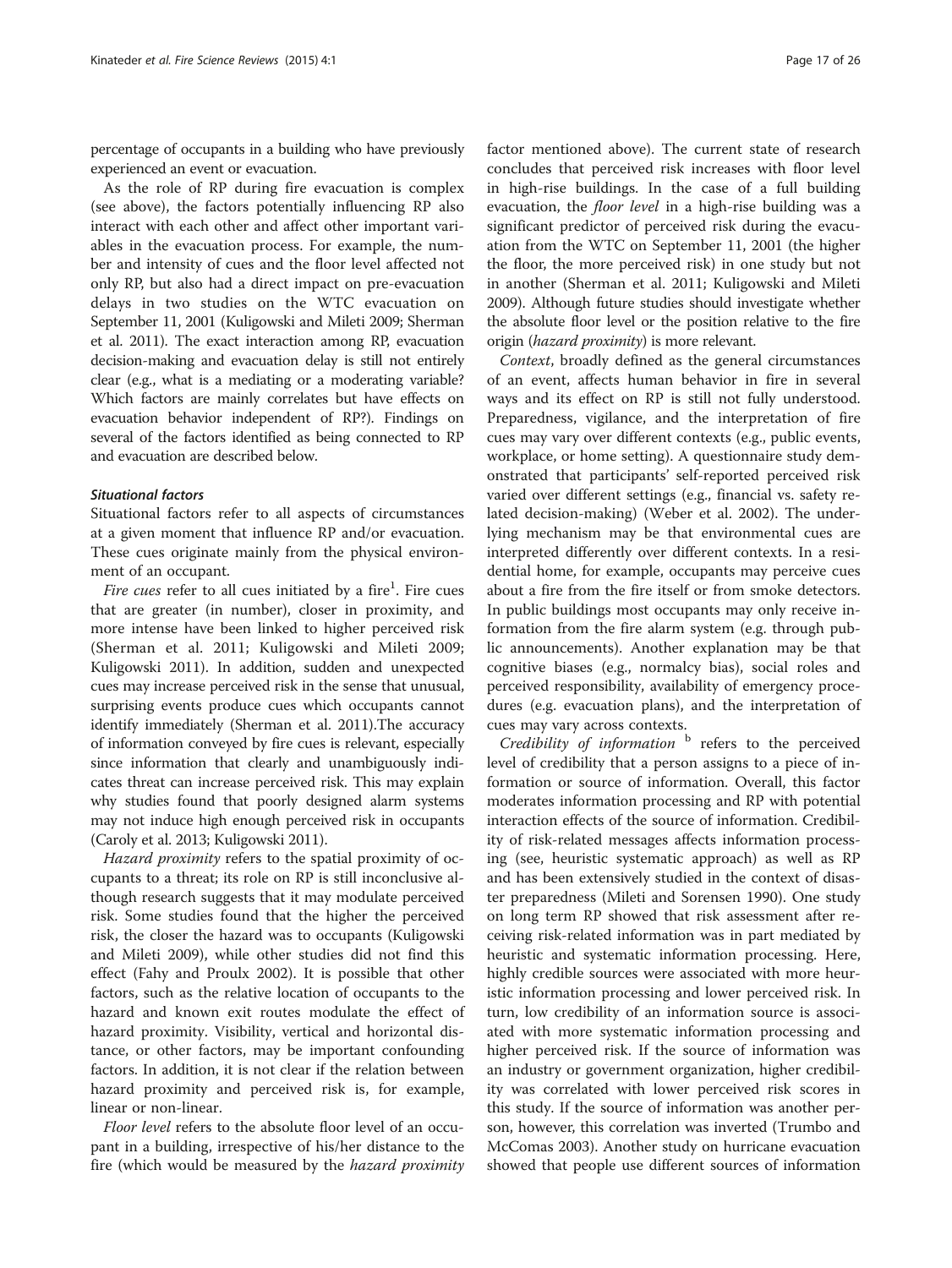and their trust in the credibility of these sources varies (Lindell and Whitney [2000\)](#page-23-0).

The *complexity* of a situation, including the information provided to building occupants in a fire situation, may affect whether information is processed systematically or heuristically. In one basic research study, participants rated ostensible food additives as more harmful when their names were more difficult to pronounce than when their names were easier to pronounce. The study indicates that information which is more demanding to process increases perceived risk (Song and Schwarz [2009](#page-24-0)). Transferring that to evacuation scenarios, Drabek hypothesizes that inconsistency, ambiguity and overload of information increase emergent perceived risk (Drabek [2001](#page-22-0)). In line with these findings, another study found that mobility impaired building occupants associated lack of information (ambiguity) with highest ratings of concern during a fire evacuation (McConnell and Boyce [2013](#page-23-0)). However, given the small number of studies on the effect of the complexity of a situation on RP, further research is clearly necessary.

#### Individual factors

Individual factors refer to factors within a person that may affect RP and evacuation behavior. These can be either state (i.e., dynamic, for example, emotional states or arousal) or trait (i.e., stable, for example, gender, age, cognitive abilities) variables.

Gender Lower perceived risk (Slovic [2010a\)](#page-24-0) and less risk-averse attitudes (Weber et al. [2002\)](#page-24-0) of men compared to women might explain gender differences in evacuation behavior. However, no influence of gender on risk identification and assessment was found in Kuligowski's analysis of evacuation decision-making during the WTC disaster on September 11, 2001 (p. 148) (Kuligowski [2011](#page-23-0)). In Sherman et al.'s WTC evacuation study, being female was associated with increased perceived risk (Sherman et al. [2011](#page-24-0)). A meta-analysis found that men were more likely to engage in risk taking behavior, but that this effect was modulated by context (i.e., the kind of threat) and age (i.e., with growing age, the differences seemed to get smaller) (Byrnes et al. [1999](#page-22-0)). In another study, gender differences in RP could be explained by differences in self-reported fear and anger (Lerner et al. [2003\)](#page-23-0). In summary, men seem to perceive less risk than women.

Age is correlated with several evacuation-relevant variables (e.g., experience, cognitive and physical abilities, education, social role, etc.); however, its role with regard to RP is still inconclusive. Some authors argue that older adults are better in risk evaluation than younger adults since they have to practice risk-related decisions more frequently in their daily life (e.g., medication labeling,

adaption to changes in physical fitness) (Wilson et al. [2013](#page-24-0); McLaughlin and Mayhorn [2014](#page-23-0)). This is in line with research on driving behavior, which states that deficits due to reduced physical abilities or reaction times can be compensated on a strategic and tactical level (higher vigilance). Further research is needed since some studies found that older occupants are less likely to evacuate (Riad et al. [1999\)](#page-24-0) but others found no relation between age, perceived risk, and evacuation delay (Sherman et al. [2011;](#page-24-0) Kuligowski and Mileti [2009](#page-23-0); Kuligowski [2011](#page-23-0)).

Previous experience with fire emergencies or similar situations may significantly affect RP, vigilance, and preparedness and has been identified as one of the strongest predictors of increased perceived risk during natural disasters (Wachinger et al. [2012](#page-24-0)). However, experiencing a disaster without experiencing personal harm may decrease perceived risk. (For an overview of studies on RP, experience, and natural disasters, see Wachinger et al. [2012\)](#page-24-0). Research from volcano disasters showed that having experience in a disaster diminished differences in RP between volcano experts and untrained participants (Bird and Gisladottir [2012\)](#page-22-0). Similarly, survivors of the 1993 WTC bombing had shorter evacuation delays than occupants who had no such experience during the evacuation of the WTC on September 11, 2001 (Day et al. [2013\)](#page-22-0). Therefore, the effects of previous experience on RP are still under debate, although it seems possible that increased perceived risk moderates the connection between evacuation decision-making and previous experience.

Behavioral training aims to convey behavioral or theoretical knowledge through practice. Although the effects of behavioral training on RP is still unclear, it is known to improve evacuation behavior (e.g., Kinateder et al. [2013\)](#page-23-0). The ability of novice drivers to detect hazards can be improved through training, as one study showed that trained participants scanned the environment for potential threats more frequently and efficiently than the control group (Pradhan et al. [2006](#page-24-0)). That is, training may increase *preparedness* and *vigilance* for fire cues, and the effectiveness of training depends on the severity of perceived risks (Burke et al. [2011a](#page-22-0)).

Hazard knowledge refers to the knowledge that any person has related to specific types of hazards associated with an incident, including the consequences of the hazard and appropriate responses. This factor has been shown to increase perceived risk, although these effects are complex and still not fully understood. In line with studies showing that knowledge is correlated with the adoption of risk reduction behaviors (Lindell and Whitney [2000](#page-23-0); Shields et al. [2009\)](#page-24-0), Kuligowski and Mileti found that obtaining additional information after receiving initial fire cues was weakly correlated, but with statistical significance,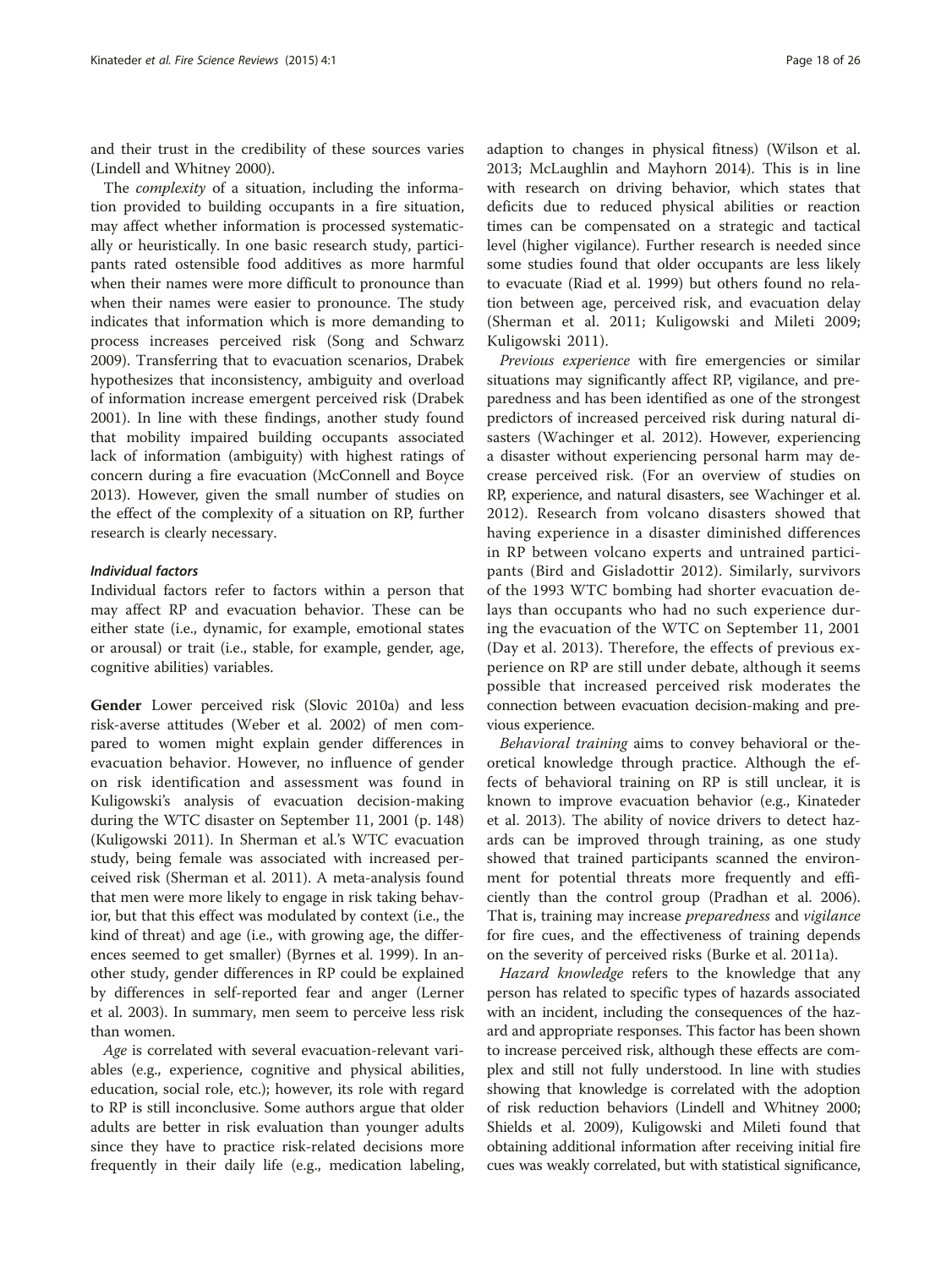with perceived risk during the evacuation from WTC on September 11, 2001 (Kuligowski and Mileti [2009](#page-23-0)). However, unknown or ambiguous events are also associated with increased perceived risk (Song and Schwarz [2009\)](#page-24-0). In turn, familiarity with an event reduces perceived risk (Riley [2014](#page-24-0)), although familiarity does not necessarily imply knowledge. An overuse of warnings and false alarms may consequently lead to a desensitization of occupants and may reduce their perceived risk during a real emergency (Rando et al. [2007](#page-24-0)). Further research is necessary to disentangle the effects of hazard knowledge and familiarity on RP.

Property attachment or territorial functioning may not directly affect RP, but may mitigate the connection between perceived risk and evacuation (see also Context). In studies on hurricane evacuation, homeowners reported that a reason for not evacuating was the fear of looting (i.e., perception of risk to personal property; Riad et al. [1999;](#page-24-0) Kang et al. [2007;](#page-23-0) Huang et al. [2012](#page-23-0)). In some cases, occupants returned to their desk to pick up personal items during evacuation of WTC on September 11, 2001 (Kuligowski [2011\)](#page-23-0). Further research is necessary to clarify the effects of property attachment on RP.

Personality traits refer to relatively stable "patterns of thoughts, feelings, and actions in a diverse array of psychological phenomena, including motives, wishes, apperceptions<sup>c</sup>, and attitudes, as well as behaviors in which a person processes information (Mccrae and Costa [1995\)](#page-23-0)." Although future studies need to clarify the exact role of personality traits and RP during fire emergencies, some personality traits, such as impulsivity or sensation seeking, are related to risk taking behavior and may be important for RP (Zuckerman and Kuhlman [2000;](#page-25-0) Ryb et al. [2006](#page-24-0)). Based on personality traits, individuals may vary in how they perceive risk. Highly impulsive occupants, for example, may require a lower number of fire cues to perceive a high enough risk before they decide to take protective actions. One study found that the relation between personality traits and risky driving behavior was mediated by risk-related attitudes (Ulleberg and Rundmo [2003\)](#page-24-0).

Emotional states, such as state anxiety, are correlated with arousal (the activation of the sympathetic nervous system), and can increase perceived risk. Higher arousal is associated with more impulsive informationprocessing (Strack and Deutsch [2004](#page-24-0)) and may bias RP. High state anxiety affects the way that hazard cues are processed and reduces cognitive resources (Mathews and MacLeod [1985;](#page-23-0) Yiend [2010\)](#page-25-0). Emotional states may also affect the readiness with which cues are interpreted as threatening and an attentional bias on threatening stimuli (Cisler and Koster [2010\)](#page-22-0). One questionnaire study on terrorism-related hazards found that risk appraisals were modulated by fear and anger. Highly fearful participants reported higher perceived risk, and participants scoring high on the anger scale also reported lower perceived risk (Lerner et al. [2003\)](#page-23-0).

Medical factors (including intoxication) affect how fire cues are perceived and information is processed, but the effects on RP are still inconclusive. For example, alcohol intake distorts RP in the sense that that it modulates arousal and may lead to more risky behavior (Mongrain and Standing [1989](#page-23-0)). However, the range of medical factors potentially modulating perceived risk is vast and future studies are necessary.

Cognitive abilities refer to the ability to understand fire related cues. Although still inconclusive, some cognitive impairments, such as mild cognitive impairment or dementia (Christensen et al. [2013;](#page-22-0) Brown et al. [2012\)](#page-22-0) may reduce the ability to perceive and understand fire related cues and reduce the ability to perceive risk as well as to comply with evacuation procedures. So far, there are no studies that directly address RP and cognitive abilities in the context of evacuation and future studies are necessary to understand their role during evacuation.

Information processing and RP potentially interact; however, the exact relation is still inconclusive. Basic research shows that low processing fluency (i.e., the ease with which information can be processed) fosters the impression that a stimulus is unfamiliar, which in turn results in perceptions of higher risk (Song and Schwarz [2009](#page-24-0)). That is, higher cognitive load when processing unfamiliar information is associated with higher perceived risk. Empirical studies on information processing and RP during fire evacuation are necessary to verify whether these results can be transferred to emergency situations.

High trust in authorities reduces perceived risk (and may even lead occupants to underestimate a hazard in unprotected areas), whereas low trust (or distrust) increases perceived risk (Wachinger et al. [2012\)](#page-24-0). The authors further note that trust in authorities can be understood as a heuristic supporting decision-making in complex situations and when facing unknown or ambiguous threats. Trust in authorities, similar to credibility of information (see above), may also mediate the path between perceived risk and protective actions. Furthermore the authors hypothesize that damaging trust may increase perceived risk (Wachinger et al. [2012](#page-24-0)). Another hypothetical scenario study found a correlation between the degree of trust in authorities and hazard appraisals for certain technological risks (Siegrist and Cvetkovich [2000](#page-24-0)). As most of the research on trust in authorities and RP focusses on evacuation from natural disasters, further research with regard to fire evacuation is necessary.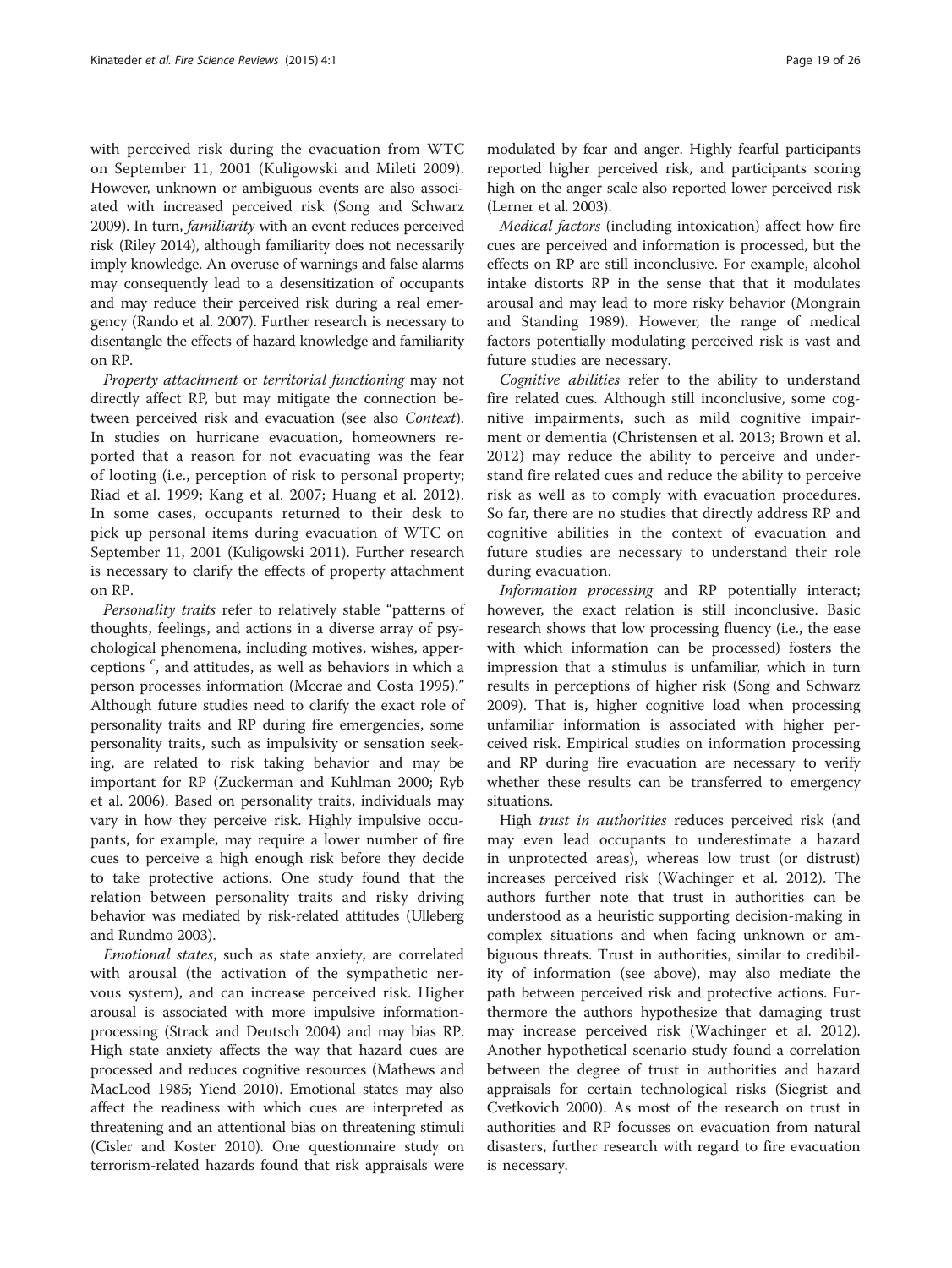Cognitive biases refer to systematic distortions in human information processing and decision-making. The use of heuristics may lead to such biases.

- General RP bias: In general, perceived risk of events is correlated with the actual risk. However, there are some biases in the sense that small risks are overestimated and high risks are underestimated (Sjöberg [2000;](#page-24-0) Lichtenstein et al. [1978;](#page-23-0) Thompson and Mingay [1991;](#page-24-0) Mbaye and Kouabenan [2013\)](#page-23-0).
- Positivity bias (comparative optimism) refers to the fact that occupants consistently rate their own personal risk as lower than the risk to others. This phenomenon is well documented in the literature, and was found in one study on tunnel fire emergencies (Sjöberg [2000](#page-24-0); Horney et al. [2010;](#page-23-0) Mbaye and Kouabenan [2013\)](#page-23-0).
- Locus of control/perceived control: risks perceived to be under one's own control are more acceptable than risks perceived to be controlled by others. Illusion of control was found to be correlated with perceived invulnerability (positivity bias) and negatively with perceived risk in a study on accidents in chemical and nuclear facilities (Mbaye and Kouabenan [2013](#page-23-0)).
- Normalcy bias reduces perceived risk and refers to a tendency to attribute cues to 'normal' events during disasters and not to catastrophic events. During the evacuation of the WTC on September 11, 2001 occupants, especially from the lower floors, reported relatively low perceived risk which may be attributed to the assumption that nothing extraordinary was going on in the building (McConnell et al. [2010](#page-23-0)).

# Social factors

Social factors mainly refer to the effect of others on one's own RP and behavior. This can be broadly labeled as social influence. Social influence is defined as changes in attitudes, beliefs, opinions or behavior as a result of the fact that one is confronted with the attitudes, beliefs, opinions, or behavior of others (Hewstone and Martin [2008\)](#page-23-0).

Behavior of others The behavior of others potentially moderates the link between RP and protective action. Seeing other occupants evacuate provides a cue for an emergency and may increase personal perceived risk. In turn, passive behavior of others may trigger the normalcy bias (i.e., that nothing is wrong) and reduce perceived risk. Alternatively, social influence may lead occupants to ignore their own appraisal of the situation. Studies from the evacuation of a cinema theater showed that the nonevacuation behavior of others could thwart evacuation (Nilsson and Johansson [2009](#page-23-0); Kinateder et al. [2014a, b](#page-23-0)).

Social influence on RP may be a function of knowledge, as one study showed that experts, in comparison to untrained participants, rely less on information derived from others (Siegrist and Cvetkovich [2000](#page-24-0)). Further studies testing the specific relationship of social influence, perceived risk and protective action are necessary.

The effect of social roles on RP is still inconclusive. However, it is possible to assume that social roles affect RP as a function of perceived responsibility and knowledge. For example, trained fire wardens may improve their hazard detection skills and be more vigilant. In turn, the behaviors of fire wardens, or occupants with assigned authority, may influence the perceived risk of other occupants. Survivors of the WTC attacks reported that being told to evacuate by others (especially people in fire safety roles or roles of authority) triggered their evacuation decision (See also Social trust) (Gershon et al. [2012;](#page-22-0) Kuligowski [2011\)](#page-23-0). Further studies are also necessary to investigate the impact social roles have on the scope of an occupants' perceived risk (See 3.1 Scope of RP). For example, one may speculate that occupants whose social role includes high perceived responsibility for others (e.g., a fire fighter or a parent) extend the scope of their RP to others.

Occupants in groups may experience higher perceived risk than occupants who are alone during a fire emergency. During the evacuation from WTC 1 on September 11, 2001, occupants who grouped together during the event reported higher perceived risk (Trumbo and McComas [2003\)](#page-24-0). However, only one study was found to provide evidence of this linkage. Therefore, future studies are necessary to test if occupants with higher perceived risk are more likely to form groups, or whether forming groups increases perceived risk.

#### Organizational factors

Organizational factors refer to the effects of the organizational structure on RP during evacuation. In a study on the September 11, 2001 WTC evacuation, participants working for the New York/New Jersey Port Authority reported higher perceived risk during the incident (Sherman et al. [2011\)](#page-24-0). One may speculate that an organization's safety climate and culture affects RP and social roles, which in turn influences protective action of the organization's member. A qualitative study of the WTC disaster on September 11, 2001 showed that evacuation was affected by worksite preparedness planning, including the training and education of building occupants as well as risk communication (Gershon et al. [2007](#page-22-0)).

Organizational context Depending on where an emergency occurs (e.g., work, home, public places; see also context), RP and evacuation behavior may be different. In one questionnaire study participants reported higher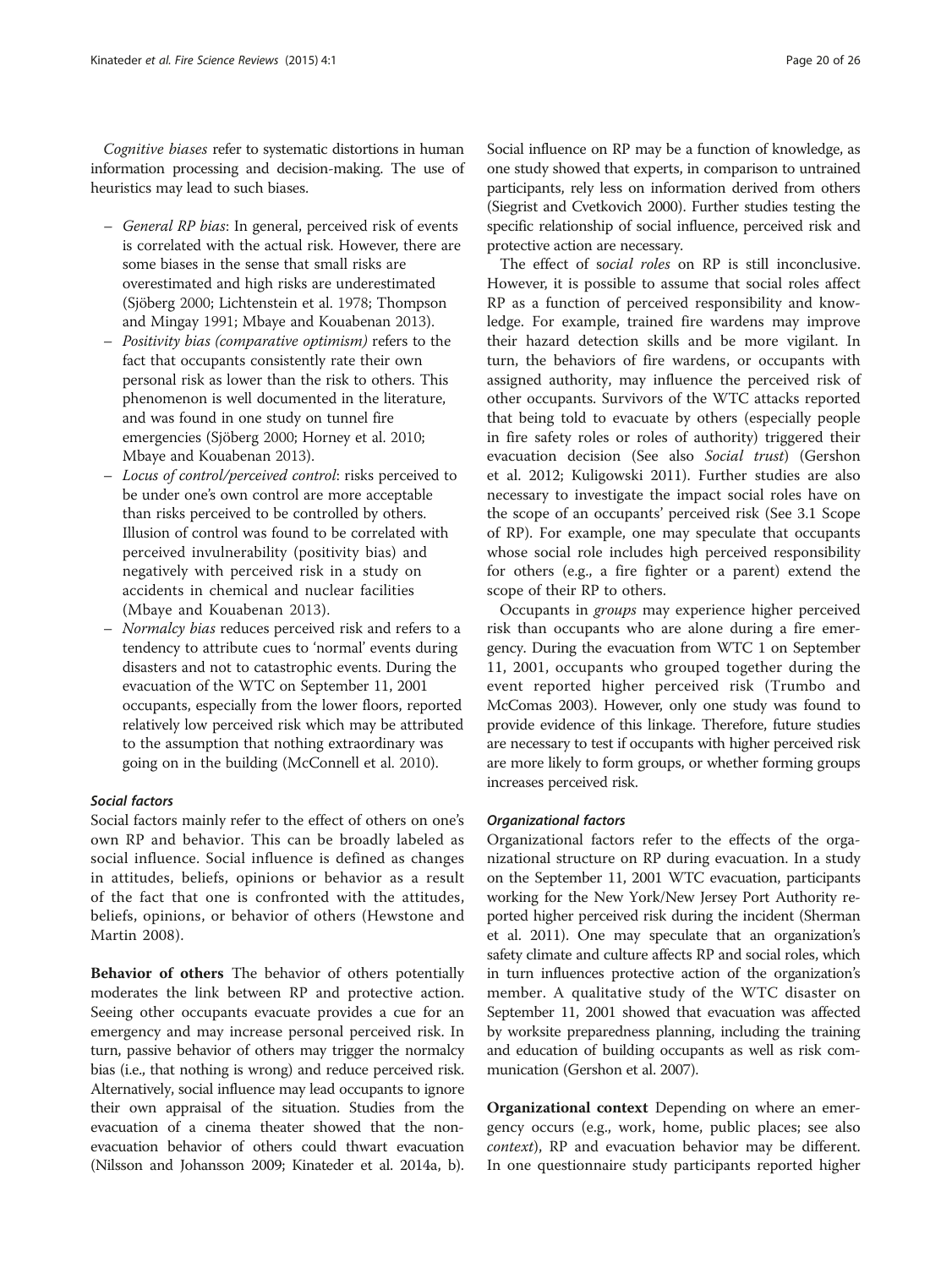<span id="page-20-0"></span>compliance rates to hypothetical evacuation orders if they were at work than at home (Dombroski et al. [2006](#page-22-0)). One reason might be that occupants felt safer or perceived less risk in their home environment. Depending on the organizational context, the perceived risk necessary before an evacuation decision is made might be different.

#### Summary of factors

Table [2](#page-15-0) summarizes the findings regarding the individual factors potentially affecting RP during emergencies. A literature review on RP during natural hazards (e.g., evacuation from hurricanes or floods) concluded that the previous experience and lack of trust in authorities had the strongest direct effects on RP (Wachinger et al. [2012](#page-24-0)). Future studies are necessary to test whether this holds true for building fire evacuations as well. Similarly, further research is clearly necessary regarding all the factors identified in the present review, since so many of the relationships were inconclusive (See Table [2](#page-15-0)).

# Overview of studies

Table [1](#page-2-0) gives an overview of studies used in this review. The studies are sorted according to their relevance to RP during building fire evacuation. A comparison of the studies reveals that there are very few studies on RP in the context of a building fire evacuation.

# Limitations

There are some limitations to the present review. The literature reviewed for this report varies significantly in nature and scope. The question of scope, or what to include and what not to include in this review, was therefore an important one (Ogilvie et al. [2005a](#page-23-0), [b\)](#page-23-0). The theoretical models selected and discussed here focus on RP as the process of an individual occupant. There are additional theories that address risk and RP in other contexts, e.g. in strategic decision-making (e.g., Zheng and Cheng [2011](#page-25-0); Lo et al. [2006](#page-23-0)) or as a social or organizational phenomenon such as the social amplification of risk framework (Kasperson et al. [1988](#page-23-0)). However, these theories are beyond the scope of the present article.

Another issue is publication bias. Generally speaking, very few studies on RP report results where no correlations were found between RP and evacuation. This indicates that there might be a publication bias towards positive relations between RP and evacuation. The Cochrane collaboration and other researchers have repeatedly shown that studies with significant and positive results are easier to find than those with non-significant or 'negative' or null results (Guyatt et al. [2011](#page-22-0)). This may have caused an over-representation of studies finding correlations between RP and evacuation.

As already mentioned previously, the bulk of the literature on evacuation and RP relies on self-reported

rating scales. Many authors operationalized RP with 1 item questions such as "How 'at risk' did you feel at particular moments during the evacuation process?" (e.g., Kuligowski [2011](#page-23-0); Day et al. [2013;](#page-22-0) Martin et al. [2009;](#page-23-0) Siebeneck and Cova [2012](#page-24-0); Matyas et al. [2011](#page-23-0); McConnell et al. [2010;](#page-23-0) Horney et al. [2010\)](#page-23-0). Single items are an easy to use and economical approach to measure RP. However, the question(s) may not grasp RP in its full complexity and it is possible that participants had different concepts about what they meant when they rated their perceived risk. Using different methods of measurements may lead to significantly different outcomes, as demonstrated by the comparison of two studies on evacuation from the WTC on September 11, 2001 (Sherman et al. [2011](#page-24-0); Kuligowski and Mileti [2009\)](#page-23-0). Furthermore, it is crucial that the measurement tool actually reflect the construct of interest (construct validity). It is questionable if a single item can validly measure a construct that consists of two independent dimensions (perceived probability and vulnerability). However, single item measures can have sufficient predictive validity (Wanous et al. [1997](#page-24-0); Robins et al. [2001;](#page-24-0) Elo et al. [2003](#page-22-0)). It is necessary to develop and test measuring tools (e.g., questionnaires) for RP during building fire evacuations that meet common quality criteria for objectivity, reliability, and validity (Eignor [2013](#page-22-0)) of psychometric testing.

Most of the data about RP and evacuation reported here relies on self-report data. As previously noted, the understanding of the term risk perception may vary greatly within the population. Self-report studies are extremely useful to get an understanding of occupants' experiences and behaviors during evacuation. However, self-report data are prone to bias due to social desirability and other sources of bias (e.g., memory effects). That is, self-reported behavior or behavioral intentions may differ greatly from actual behavior. Slovic [\(2010a](#page-24-0)) reports the case of a study in which participants were asked whether the construction of a nuclear power plant would stop them from using an adjacent beach. Most participants stated that they would stop using the beach if the plant was built. The power plant was built, and no decline in the attendance of the beach was observed.

In the present review, the authors discussed the effect of several factors on RP. In each case, an attempt was made to identify correlations or causal effects between each factor and RP, individually. However, RP in complex situations, like a fire emergency, is most likely determined by multiple variables, which may interact with each other. That is, the conclusions of the present review may oversimplify how various factors increase or decrease perceived risk and may neglect potential interaction effects between the factors.

The present review on the role of RP during fire evacuation is heavily based on studies of one single event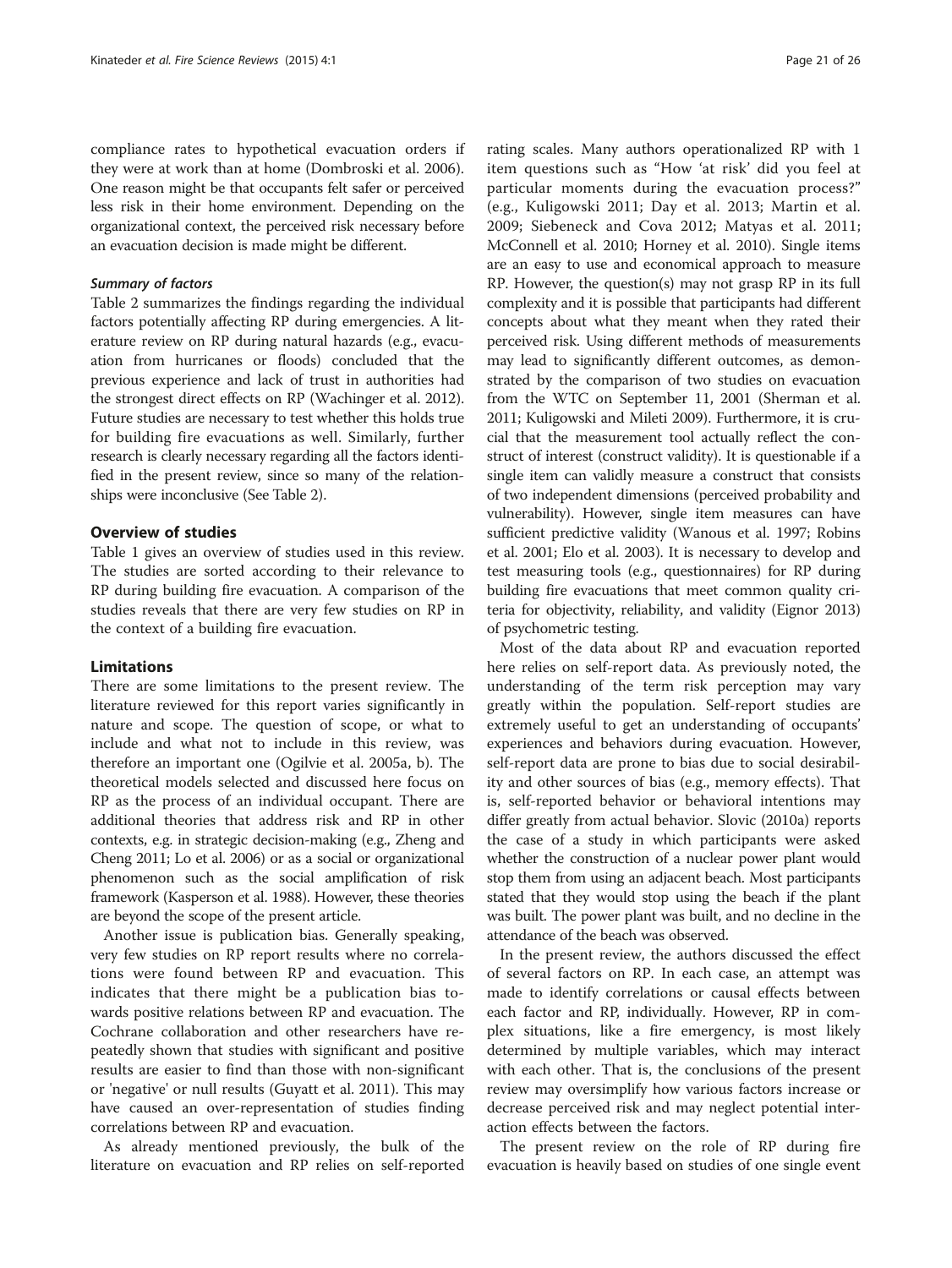<span id="page-21-0"></span>(i.e., the attacks on WTC on September 11, 2001). Although these studies revealed comparable results using independent databases, and knowledge on RP has significantly advanced based upon these research efforts, it stands to reason that the events of September 11, 2001 may not allow for generalization to all other building fires. Future studies are necessary to build a broader database. Such studies should take into account different contexts (e.g., with regard to occupancy or location). Only a limited number of studies were found using data from laboratory settings or drills. Additionally, prospective studies are extremely scarce in this field (Table [1](#page-2-0)). The development of ecologically valid and ethical laboratory paradigms for the study of evacuation and RP may prove especially useful.

Finally, this literature review depended on the accessibility of sources. This review is limited to the libraries of the National Institute of Standards and Technology and the University of Würzburg, Germany. For literature without full text access from either of these two libraries or through interlibrary loan, abstracts were considered, or the source was ignored.

#### Conclusions and outlook

The first goal of this overview was to clarify the concept of RP in the context of building fire evacuation and to provide a definition of RP specifically for this field. RP was defined and differentiated from other similar concepts, such as situation awareness. In this paper, RP is seen as a psychological process comprising the subjective evaluation of the probability to be affected by an imminent threat and an assessment of one's own perceived vulnerability and coping resources. It is modulated by affects and prone to cognitive biases. In a second step, the following relevant theoretical frameworks on RP from evacuation research were identified and described: Heuristic-systematic approach, PADM, Transactional stress model, reasoned action models, and SMS. We believe that this synopsis may contribute to theory development in the field of evacuation research.

In a next step, factors potentially influencing RP during building fire evacuation were identified and discussed. The results of this discussion, summarized in Table [2,](#page-15-0) revealed that the number of fire cues, floor level in high-rise buildings, credibility of information, gender, previous experience, hazard knowledge, certain emotional states, information processing, certain cognitive biases, the behavior of others, and groups can affect RP.

Future research will have to clarify the relationship of the factors identified in the present review. Specifically, three future research steps are necessary: (1) Development of a self-report questionnaire of RP for fire evacuation that meets common quality criteria of psychometric testing. The variety in which perceived risk was measured in the

studies reviewed in the present article indicates that a common standard to study RP during fire evacuation is necessary. An objective, reliable, and valid questionnaire is necessary to understand RP during fire evacuation. (2) Identification of specific effects of perceived risk during the pre-alarm and the protective action phase of a fire emergency. Controlled laboratory studies which systematically manipulate RP could shed light on how perceived risk influences RSET. One possibility could be to manipulate the expectation and emotion component of perceived risk through conditioning (e.g., by presenting aversive stimuli combined with a scenario (context information)) or priming (e.g., by presenting information about fire emergencies) and then confront participants with a hypothetical emergency scenario. Another possibility would be to compare the reaction to fire cues of participants who differ systematically in trait RP (e.g., by comparing reactions of highly fearful and non-fearful participants). (3) Development of a holistic predictive model on the interaction of the factors potentially modulating RP. Although the present review identified a set of factors that most likely influence perceived risk during fire evacuation, it is unclear how strong the effects of individual factors are and how these factors interact with each other.

The present review demonstrates that RP is relevant to evacuation outcome variables such as evacuation decisionmaking and evacuation delays. We introduce a definition of RP during fire evacuation, allowing a more precise operationalization of the concept. A precise operationalization of RP potentially allows researchers to explain additional variance in occupants' evacuation decision-making and behavior, and, consequently, may improve the prediction of ASET/RSET in engineering tools.

## **Endnotes**

<sup>a</sup>In the present article, the term *fire cue* refers to all cues provided in a scenario initiated by a fire. These are not restricted to fire effluent cues and include indirect indicators of a fire emergency (e.g., seeing other occupants evacuating or receiving information via a public address system).

<sup>b</sup>Here, the authors are describing the effect of information credibility on risk perception. Whereas this is inconclusive, other research, as well as NIST guidance, suggests that credibility of information has an important influence on evacuation decision-making, response, and protective action behavior (Kuligowski and Omori [2014](#page-23-0)).

Apperception in the psychology literature refers to consistent patterns on how people perceive their environment in relation to their past experience.

#### Competing interests

The authors declare that they have no competing interests.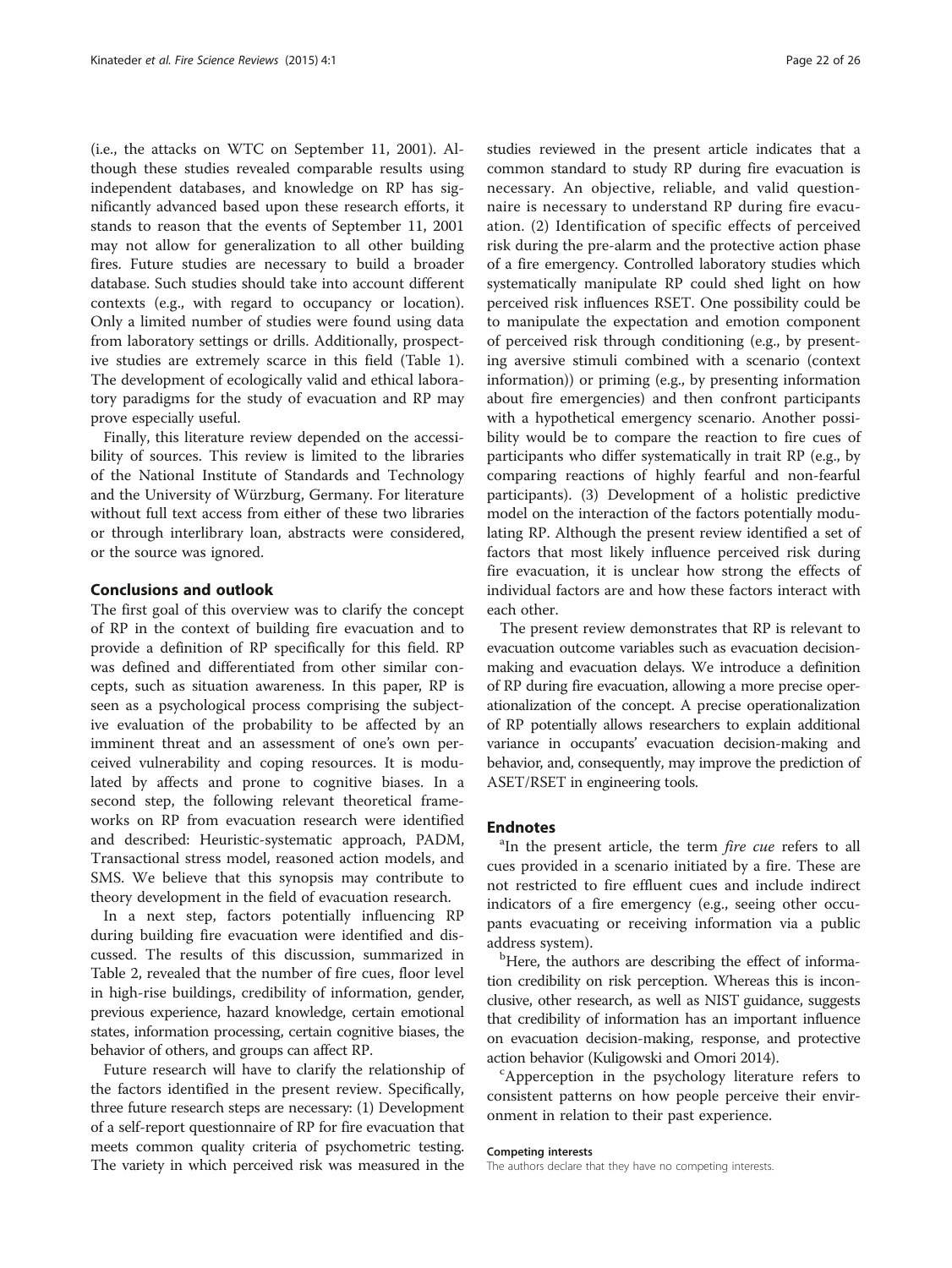#### <span id="page-22-0"></span>Authors' contribution

MK designed the study, performed the literature search, discussed the data, performed the review and drafted the manuscript. EK participated in the design of the study, discussed the data and co-drafted and revised the manuscript. PR participated in the design and coordination of the study and helped to draft the manuscript. All authors read and approved the final manuscript. RP discussed the data and revised the manuscript for important intellectual content conceived of the study, and participated in its design and coordination and helped to draft the manuscript. All authors read and approved the final manuscript.

#### Authors' information

Max Kinateder was a guest researcher at the National Institute of Standards and Technology when the main part of the manuscript was prepared.

#### Acknowledgements

The authors would like to thank Steve Gwynne, Anthony Hamins, Kathryn Butler and Jiann Yang for critically reviewing the manuscript and providing valuable insights.

The study was funded by the National Institute of Standards and Technology. Parts of the present manuscript will be published in the NIST Technical Note series.

#### Author details

<sup>1</sup>Department of Cognitive, Linguistic, and Psychological Sciences, Brown Unversity, Providence, RI, USA. <sup>2</sup>National Institute of Standards and Technology, Gaithersburg, MD, USA.

#### Received: 21 August 2014 Accepted: 14 December 2014 Published online: 08 January 2015

#### References

- Ajzen I (2011) Theory of planned behavior. Handb Theor Soc Psychol Vol One 1:438
- Averill JD, Groner N, Kuligowski ED, Mileti D, Peacock R (2007) Federal Building and Fire Safety Investigation of the World Trade Center Disaster: Occupant Behavior, Egress, and Emergency Communications. NIST NCSTAR 1–7
- Averill JD, Mileti D, Peacock R, Kuligowski E, Groner N, Proulx G, Reneke P, Nelson H (2012) Federal investigation of the evacuation of the World Trade Center on September 11, 2001. Fire Mater 36(5–6):472–480, doi:10.1002/Fam.2162

Bandura A (1997) Self-efficacy: The exercise of control. Macmillan Bateman JM, Edwards B (2002) Gender and evacuation: A closer look at why women are more likely to evacuate for hurricanes. Nat Hazards Rev 3(3):107–117

- Bird DK, Gisladottir G (2012) Residents' attitudes and behaviour before and after the 2010 Eyjafjallajokull eruptions-a case study from southern Iceland. Bull Volcanol 74(6):1263–1279, doi:10.1007/s00445-012-0595-z
- Brenkert-Smith H, Dickinson KL, Champ PA, Flores N (2013) Social amplification of wildfire risk: the role of social interactions and information sources. Risk Anal : Off Publ Soc Risk Anal 33(5):800–817, doi:10.1111/j.1539-6924.2012.01917.x
- Brown LM, Dosa DM, Thomas K, Hyer K, Feng Z, Mor V (2012) The effects of evacuation on nursing home residents with dementia. Am J Alzheimers Dis Other Dement 27(6):406–412, doi:10.1177/1533317512454709

Burke MJ, Salvador RO, Smith-Crowe K, Chan-Serafin S, Smith A, Sonesh S (2011a) The dread factor: how hazards and safety training influence learning and performance. J Appl Psychol 96(1):46–70, doi:10.1037/a0021838

Business Dictionary (2013) Definition: risk assessment Byrnes JP, Miller DC, Schafer WD (1999) Gender differences in risk taking: A

- meta-analysis. Psychol Bull 125(3):367–383, doi:10.1037/0033-2909.125.3.367 Caroly S, Kouabenan DR, Gandit M (2013) Analysis of danger management by
- highway users confronted with a tunnel fire. Saf Sci 60:35–46, doi:10.1016/j. ssci.2013.06.006

Cauberghe V, De Pelsmacker P, Janssens W, Dens N (2009) Fear, threat and efficacy in threat appeals: Message involvement as a key mediator to message acceptance. Accid Anal Prev 41(2):276–285, doi:10.1016/j. aap.2008.11.006

Chaiken S (1980) Heuristic Versus Systematic Information-Processing and the Use of Source Versus Message Cues in Persuasion. J Pers Soc Psychol 39(5):752–766, doi:10.1037//0022-3514.39.5.752

Chaiken S, Eagly AH (1989) Heuristic and Systematic Information Processing within and. Unintended thought 212

- Chaiken S, Maheswaran D (1994) Heuristic Processing Can Bias Systematic Processing - Effects of Source Credibility, Argument Ambiguity, and Task Importance on Attitude Judgment. J Pers Soc Psychol 66(3):460–473, doi:10.1037/0022-3514.66.3.460
- Christensen JJ, Richey ED, Castaneda H (2013) Seeking safety: predictors of hurricane evacuation of community-dwelling families affected by Alzheimer's disease or a related disorder in South Florida. Am J Alzheimers Dis Other Dement 28(7):682–692, doi:10.1177/1533317513500837
- Cisler JM, Koster EH (2010) Mechanisms of attentional biases towards threat in anxiety disorders: An integrative review. Clin Psychol Rev 30(2):203–216, doi:10.1016/j.cpr.2009.11.003
- Cronbach LJ, Meehl PE (1955) Construct validity in psychological tests. Psychol Bull 52(4):281–302
- Day RC, Hulse LM, Galea ER (2013) Response Phase Behaviours and Response Time Predictors of the 9/11 World Trade Center Evacuation. Fire Technol 49(3):657–678, doi:10.1007/s10694-012-0282-9
- Dombroski M, Fischhoff B, Fischbeck P (2006) Predicting emergency evacuation and sheltering behavior: a structured analytical approach. Risk Anal : Off Publ Soc Risk Anal 26(6):1675–1688, doi:10.1111/j.1539- 6924.2006.00833.x
- Drabek TE (2001) Disaster warning and evacuation responses by private business employees. Disasters 25(1):76–94
- Eignor DR (2013) The standards for educational and psychological testing
- Elo AL, Leppanen A, Jahkola A (2003) Validity of a single-item measure of stress symptoms. Scand J Work Environ Health 29(6):444–451
- Endsley MR (1988) Design and evaluation for situation awareness enhancement. In: Proceedings of the Human Factors and Ergonomics Society Annual Meeting, vol 2. SAGE Publications, Thousand Oaks, CA, pp 97–101
- Endsley MR (1995) Measurement of Situation Awareness in Dynamic-Systems. Hum Factors 37(1):65–84, doi:10.1518/001872095779049499
- Endsley MR, Jones W (2013) Situation awareness. The Oxford Handbook of Cognitive Engineering:88
- Fahy RF, Proulx G (2001) Toward creating a database on delay times to start evacuation and walking speeds for use in evacuation modeling
- Fahy RF, Proulx G (2002) A comparison of the 1993 and 2001 evacuations of the World Trade Center. In: Proceedings of the 2002 Fire Risk and Hazard Assessment Symposium. pp 111–117
- Finucane ML, Alhakami A, Slovic P, Johnson SM (2000) The affect heuristic in judgments of risks and benefits. J Behav Decis Mak 13(1):1–17, doi:10.1002/ (Sici)1099-0771(200001/03)13:1
- Firing K, Karlsdottir R, Laberg JC (2009) Social influence in military leadership training. Leadersh Org Dev J 30(8):709–721
- Fischhoff B (1995) Risk Perception and Communication Unplugged: Twenty Years of Process1. Risk Anal 15(2):137–145, doi:10.1111/j.1539-6924.1995.tb00308.x
- Fishbein M (1979) A theory of reasoned action: some applications and implications
- Floyd DL, Prentice-Dunn S, Rogers RW (2000) A meta-analysis of research on protection motivation theory. J Appl Soc Psychol 30(2):407–429, doi:10.1111/j.1559-1816.2000.tb02323.x
- Furnham A, Boo HC (2011) A literature review of the anchoring effect. J Socio-Econ 40(1):35–42, doi:10.1016/j.socec.2010.10.008
- Gershon RR, Qureshi KA, Rubin MS, Raveis VH (2007) Factors associated with high-rise evacuation: qualitative results from the World Trade Center Evacuation Study. Prehosp Disaster Med 22(3):165–173
- Gershon RRM, Magda LA, Riley HEM, Sherman MF (2012) The World Trade Center evacuation study: Factors associated with initiation and length of time for evacuation. Fire Mater 36(5–6):481–500, doi:10.1002/Fam.1080
- Green DM, Swets JA (1966) Signal detection theory and psychophysics, vol 1974. Wiley, New York
- Greenberg J, Solomon S, Veeder M, Lyon D, Pyszczynski T, Rosenblatt A, Kirkland S (1990) Evidence for Terror Management Theory.2. The Effects of Mortality Salience on Reactions to Those Who Threaten or Bolster the Cultural Worldview. J Pers Soc Psychol 58(2):308–318, doi:10.1037//0022-3514.58.2.308
- Greening L, Dollinger SJ, Pitz G (1996) Adolescents' perceived risk and personal experience with natural disasters: an evaluation of cognitive heuristics. Acta Psychol (Amst) 91(1):27–38
- Griffin MA, Neal A (2000) Perceptions of safety at work: a framework for linking safety climate to safety performance, knowledge, and motivation. J Occup Health Psychol 5(3):347
- Guyatt GH, Oxman AD, Montori V, Vist G, Kunz R, Brozek J, Alonso-Coello P, Djulbegovic B, Atkins D, Falck-Ytter Y (2011) GRADE guidelines: 5. Rating the quality of evidence—publication bias. J Clin Epidemiol 64(12):1277–1282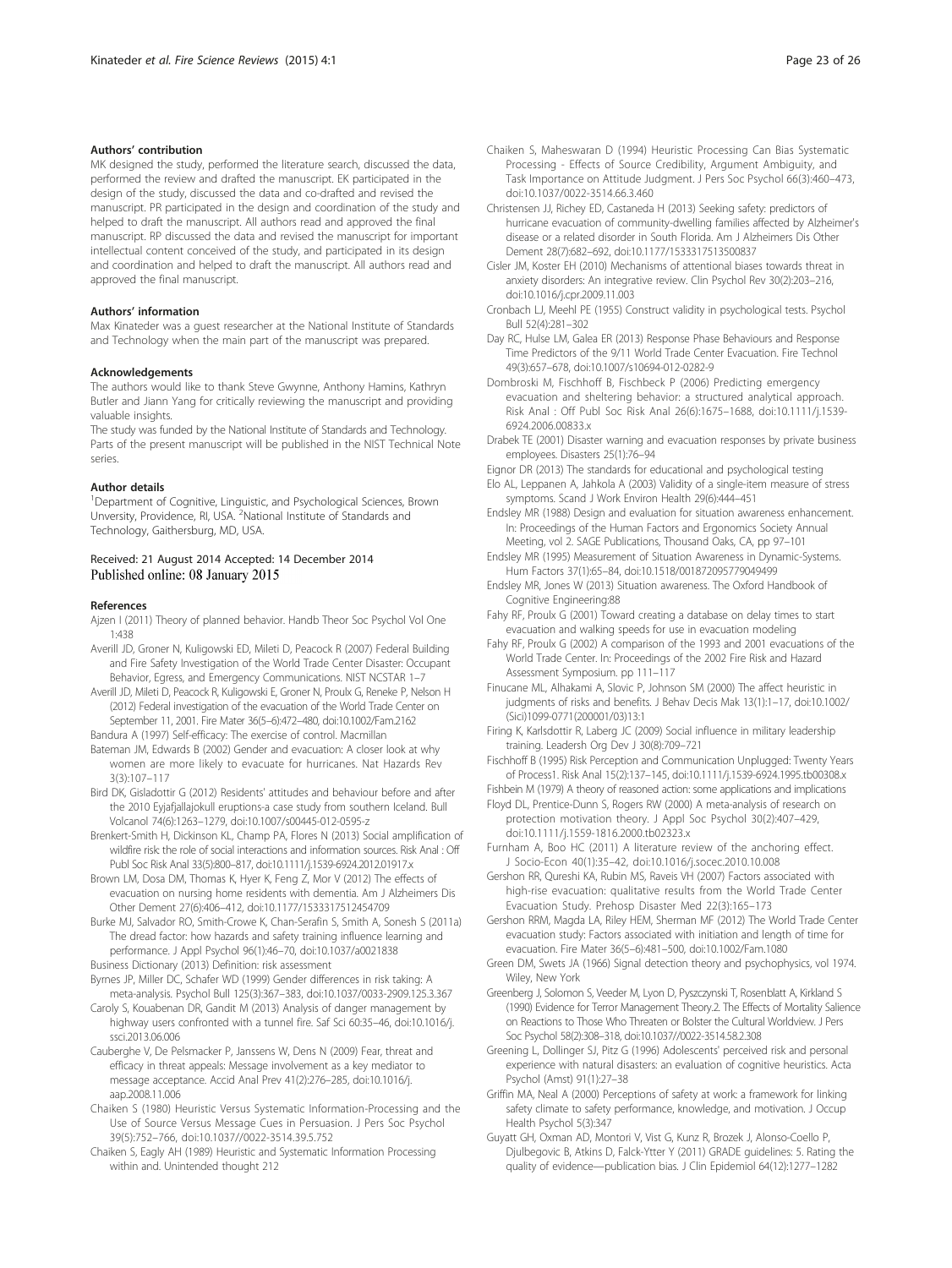- <span id="page-23-0"></span>Heilbrun K, Wolbransky M, Shah S, Kelly R (2010) Risk communication of terrorist acts, natural disasters, and criminal violence: comparing the processes of understanding and responding. Behav Sci Law 28(6):717–729, doi:10.1002/bsl.940
- Hewstone M, Martin R (2008) Social Influence. In: Hewstone M, Ströbe W, Jonas K (eds) Introduction to Social Psychology (4th edition). Blackwell Publishing, London
- Hinds AL, Woody EZ, Drandic A, Schmidt LA, Van Ameringen M, Coroneos M, Szechtman H (2010) The psychology of potential threat: properties of the security motivation system. Biol Psychol 85(2):331–337, doi:10.1016/j. biopsycho.2010.08.003
- Hirschberger G, Pyszczynski T, Ein-Dor T (2009) Vulnerability and vigilance: threat awareness and perceived adversary intent moderate the impact of mortality salience on intergroup violence. Pers Soc Psychol Bull 35(5):597–607, doi:10.1177/0146167208331093
- Horney JA, Macdonald PD, Van Willigen M, Berke PR, Kaufman JS (2010) Individual actual or perceived property flood risk: did it predict evacuation from Hurricane Isabel in North Carolina, 2003? Risk Anal : Off Publ Soc Risk Anal 30(3):501–511, doi:10.1111/j.1539-6924.2009.01341.x
- Horswill MS, McKenna FP (2004) Drivers' hazard perception ability: Situation awareness on the road. In: Banbury S, Tremblay S (eds) A cognitive approach to situation awareness: Theory and application. Ashgate Publishing, Ltd., Farnham, UK, pp 155–175
- Houts PS, Lindell MK, T-w H, Cleary PD, Tokuhata G, Flynn CB (1984) Protective Action Decision Model Applied to Evacuation During the Three Mile Island Crisis. Int J Mass Emerg Disaster 2(1):27–39
- Huang SK, Lindell MK, Prater CS, Wu HC, Siebeneck LK (2012) Household Evacuation Decision Making in Response to Hurricane Ike. Nat Hazards Rev 13(4):283–296, doi:10.1061/(Asce)Nh.1527-6996.0000074
- ISO/IEC (2008) Fire safety Vocabulary. vol ISO-13943. ISO
- Jönsson A, Andersson J, Nilsson D (2012) A Risk Perception Analysis of Elevator Evacuation in High-Rise Buildings. In: Shields J (ed) Fifth International Symposium on Human Behaviour in Fire. Interscience Publications, Cambridge, UK, pp 398–410
- Kahneman D (2011) Thinking, fast and slow. Macmillan
- Kahneman D, Tversky A (1979) Prospect theory: An analysis of decision under risk. Econometrica: J Econ Soc :263–291
- Kang JE, Lindell MK, Prater CS (2007) Hurricane Evacuation Expectations and Actual Behavior in Hurricane Lili1. J Appl Soc Psychol 37(4):887–903
- Kasperson RE, Renn O, Slovic P, Brown HS, Emel J, Goble R, Kasperson JX, Ratick S (1988) The Social Amplification of Risk - a Conceptual-Framework. Risk Anal 8 (2):177–187, doi:10.1111/j.1539-6924.1988.tb01168.x
- Kates RW (1971) Natural Hazard in Human Ecological Perspective Hypotheses and Models. Econ Geogr 47(3):438–451, doi:10.2307/142820
- Khan KS, Kunz R, Kleijnen J, Antes G (2003) Five steps to conducting a systematic review. J R Soc Med 96(3):118–121
- Kinateder M, Pauli P, Muller M, Krieger J, Heimbecher F, Ronnau I, Bergerhausen U, Vollmann G, Vogt P, Muhlberger A (2013) Human behaviour in severe tunnel accidents: Effects of information and behavioural training. Transp Res F-Traf 17:20–32, doi:10.1016/j.trf.2012.09.001
- Kinateder M, Müller M, Jost M, Mühlberger A, Pauli P (2014a) Social influence in a virtual tunnel fire – influence of conflicting information on evacuation behavior. Appl Ergon
- Kinateder M, Ronchi E, Gromer D, Müller M, Jost M, Nehfischer M, Mühlberger A, Pauli P (2014b) Social influence on route choice in a virtual reality tunnel fire. Transport Res F: Traffic Psychol Behav 6:116–125
- Kobes M, Helsloot I, de Vries B, Post JG (2010) Building safety and human behaviour in fire: A literature review. Fire Saf J 45(1):1–11, doi:DOI 10.1016/j. firesaf.2009.08.005
- Kuligowski ED (2011) Terror defeated: occupant sensemaking, decision-making and protective action in the 2001 World Trade Center Disaster. Ph.D. Dissertation, Ph.D. Dissertation, University of Colorado at Boulder, Boulder, CO, USA
- Kuligowski E (2013) Predicting Human Behavior During Fires. Fire Technol 49(1):101–120, doi:10.1007/s10694-011-0245-6
- Kuligowski E, Gwynne SV (2010) The Need for Behavioral Theory in Evacuation Modeling. In: Klingsch WWF, Rogsch C, Schadschneider A, Schreckenberg M (eds) Pedestrian and Evacuation Dynamics 2008. Springer Berlin Heidelberg, pp 721–732. doi:10.1007/978-3-642-04504-2\_70
- Kuligowski ED, Mileti DS (2009) Modeling pre-evacuation delay by occupants in World Trade Center Towers 1 and 2 on September 11, 2001. Fire Saf J 44(4):487–496, doi:10.1016/j.firesaf.2008.10.001
- Kuligowski ED, Omori H (2014) General Guidance on Emergency Communication Strategies for Buildings - 2nd Edition NIST TN - 1827. US Department of Commerce, National Institute of Standards and Technology
- Kuligowski E, Peacock R, Hoskins B (2010) A Review of building evacuation models NIST, Fire Research Division. Technical Note 1680 Washington, US
- Lazarus RS, Folkman S (1984) Stress, appraisal, and coping. Springer Publishing Company, New York, Accessed from<http://nla.gov.au/nla.cat-vn2680008>
- Lerner JS, Gonzalez RM, Small DA, Fischhoff B (2003) Effects of fear and anger on perceived risks of terrorism: a national field experiment. Psychol Sci 14(2):144–150 Lichtenstein S, Slovic P, Fischhoff B, Layman M, Combs B (1978) Judged
- Frequency of Lethal Events. J Exp Psychol Learn Mem Cogn 4(6):551–578, doi:10.1037//0278-7393.4.6.551
- Lindell MK, Perry RW (1992) Behavioral foundations of community emergency planning. Hemisphere Publishing Corp

Lindell MK, Perry RW (2012) The protective action decision model: theoretical modifications and additional evidence. Risk Anal : Off Publ Soc Risk Anal 32(4):616–632, doi:10.1111/j.1539-6924.2011.01647.x

- Lindell MK, Whitney DJ (2000) Correlates of household seismic hazard adjustment adoption. Risk Anal : Off Publ Soc Risk Anal 20(1):13–25
- Lindell MK, Lu J-C, Prater CS (2005) Household decision making and evacuation in response to Hurricane Lili. Nat Hazards Rev 6(4):171–179
- Lo SM, Huang HC, Wang P, Yuen KK (2006) A game theory based exit selection model for evacuation. Fire Saf J 41(5):364–369, doi:10.1016/j.firesaf.2006.02.003
- Loewenstein GF, Weber EU, Hsee CK, Welch N (2001) Risk as feelings. Psychol Bull 127(2):267–286, doi:10.1037//0033-2909.127.2.267
- Martin WE, Martin IM, Kent B (2009) The role of risk perceptions in the risk mitigation process: the case of wildfire in high risk communities. J Environ Manag 91(2):489–498, doi:10.1016/j.jenvman.2009.09.007
- Mathews A, MacLeod C (1985) Selective processing of threat cues in anxiety states. Behav Res Ther 23(5):563–569
- Matyas C, Srinivasan S, Cahyanto I, Thapa B, Pennington-Gray L, Villegas J (2011) Risk perception and evacuation decisions of Florida tourists under hurricane threats: a stated preference analysis. Nat Hazards 59(2):871–890, doi:10.1007/ s11069-011-9801-0
- Mbaye S, Kouabenan DR (2013) Effects of the feeling of invulnerability and the feeling of control on motivation to participate in experience-based analysis, by type of risk. Accid Anal Prev 51:310–317, doi:10.1016/j.aap.2012.11.026
- McConnell NC, Boyce KE (2013) Refuge areas and vertical evacuation of multistorey buildings: the end users' perspectives. Fire Mater. doi:10.1002/fam.2205
- McConnell NC, Boyce KE, Shields J, Galea ER, Day RC, Hulse LM (2010) The UK 9/11 evacuation study: Analysis of survivors' recognition and response phase in WTC1. Fire Saf J 45(1):21–34, doi:10.1016/j.firesaf.2009.09.001
- Mccrae RR, Costa PT (1995) Trait Explanations in Personality Psychology. Eur J Personal 9(4):231–252, doi:10.1002/per.2410090402
- McGee TK, Russell S (2003) "It's just a natural way of life…" an investigation of wildfire preparedness in rural Australia. Global Environ Chang B: Environ Hazards 5(1):1–12
- McKenna F, Crick J (1991) Experience and expertise in hazard perception. In: Behavioural research in road safety, Nottingham, GB, 26–27 September 1990. vol PA 2038/91
- McLaughlin AC, Mayhorn CB (2014) Designing effective risk communications for older adults. Saf Sci 61:59–65, doi:10.1016/j.ssci.2012.05.002
- Miceli R, Sotgiu I, Settanni M (2008) Disaster preparedness and perception of flood risk: A study in an alpine valley in Italy. J Environ Psychol 28(2):164–173, doi:10.1016/j.jenvp.2007.10.006
- Michalsen A (2003) Risk assessment and perception. Inj Control Saf Promot 10(4):201–204, doi:10.1076/icsp.10.4.201.16782
- Mileti DS, Sorensen JH (1990) Communication of emergency public warnings: A social science perspective and state-of-the-art assessment. Oak Ridge National Lab, TN (USA)
- Mongrain S, Standing L (1989) Impairment of cognition, risk-taking, and selfperception by alcohol. Percept Mot Skills 69(1):199–210
- Nilsson D, Johansson A (2009) Social influence during the initial phase of a fire evacuation—Analysis of evacuation experiments in a cinema theatre. Fire Saf J 44(1):71–79
- Ogilvie D, Egan M, Hamilton V, Petticrew M (2005a) Systematic reviews of health effects of social interventions: 2. Best available evidence: how low should you go? J Epidemiol Community Health 59(10):886–892
- Ogilvie D, Hamilton V, Egan M, Petticrew M (2005b) Systematic reviews of health effects of social interventions: 1. Finding the evidence: how far should you go? J Epidemiol Community Health 59(9):804–808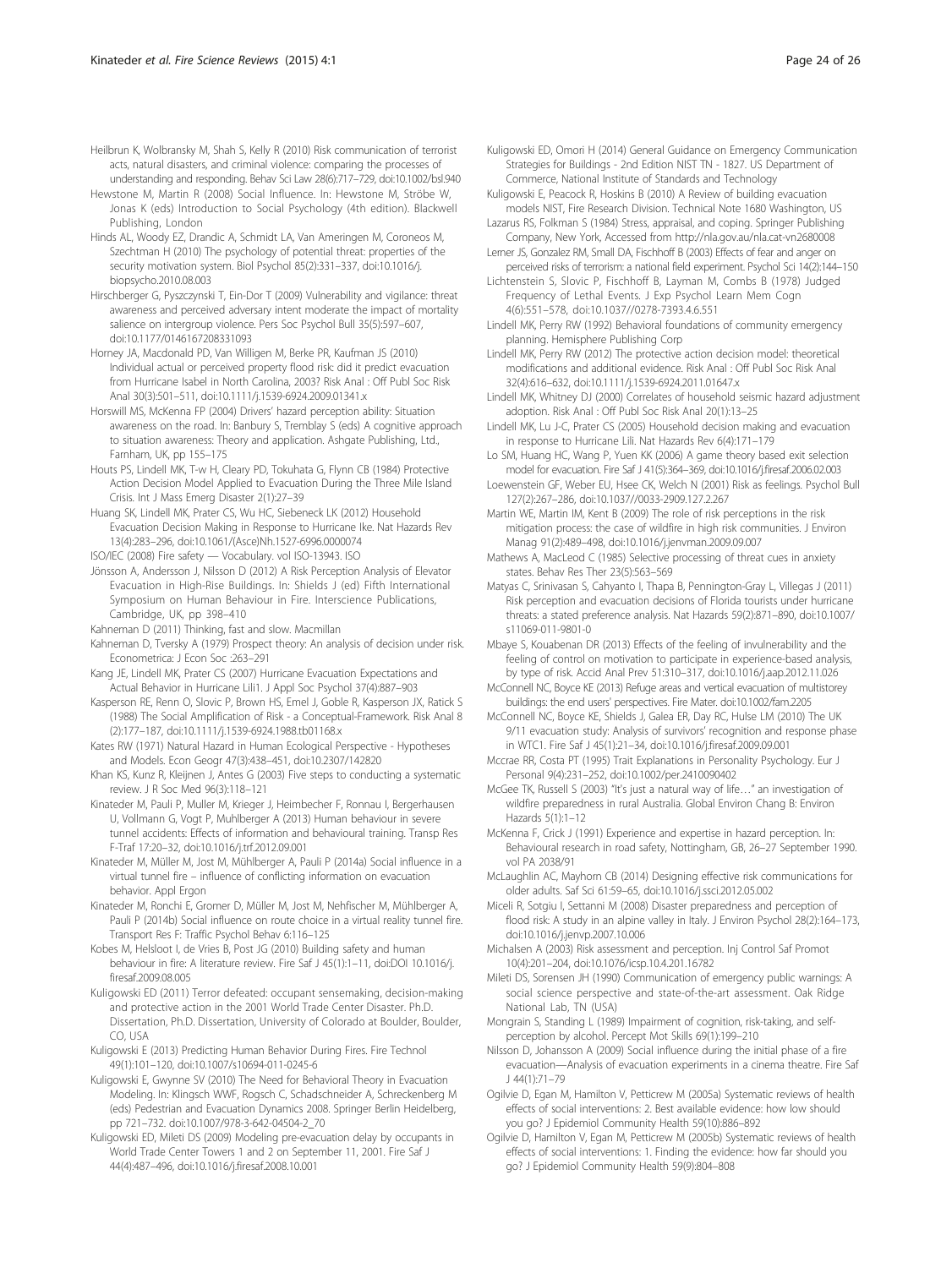<span id="page-24-0"></span>Öhman A (2000) Fear and anxiety: Evolutionary, cognitive, and clinical

- perspectives. In: Lewis M, Haviland-Jones J (eds) Handbook of emotions. The Guilford Press, New York, pp 573–593 Okabe K, Mikami S (1982) A study on the socio-psychological effect of a false
- warning of the Tokai Earthquake in Japan. In: A Paper presented at the Tenth World Congress of Sociology, Mexico City, Mexico
- Patterson O, Weil F, Patel K (2010) The Role of Community in Disaster Response: Conceptual Models. Popul Res Policy Rev 29(2):127–141, doi:10.1007/s11113- 009-9133-x
- Perry RW (1979) Evacuation Decision-Making in Natural Disasters. Mass Emerg 4(1):25–38
- Perry RW, Lindell MK (2004) Communicating Environmental Risk in Multiethnic Communities. Sage Publications, Thousand Oaks, CA
- Pradhan AK, Fisher DL, Pollatsek A (2006) Risk perception training for novice drivers - Evaluating duration of effects of training on a driving simulator. Transp Res Rec 1969(1969):58–64
- Proulx G (1993) A Stress Model for People Facing a Fire. J Environ Psychol 13(2):137–147, doi:10.1016/S0272-4944(05)80146-X
- Proulx G (1995) Evacuation Time and Movement in Apartment Buildings. Fire Saf J 24(3):229–246, doi:10.1016/0379-7112(95)00023-M
- Proulx G (2008) In: DiNenne P, Drysdale D, Beyler C et al (eds) SFPE Handbook of Fire Protection Engineering. National Fire Protection Association, Quincey, MA, pp 3-355–353-372
- Purser DA, Bensilum M (2001) Quantification of behaviour for engineering design standards and escape time calculations. Saf Sci 38(2):157–182, doi:10.1016/ S0925-7535(00)00066-7
- Rando CM, Patel DG, Duvall LE, Martin L (2007) Use of Cautions and Warnings within International Space Station Procedures: When Too Much Information Becomes Risky. Proc Hum Factors Ergon Soc Annu Meet 51(20):1435–1438, doi:10.1177/154193120705102013
- Rayner S, Cantor R (1987) How Fair Is Safe Enough? The Cultural Approach to Societal Technology Choice1. Risk Anal 7(1):3–9
- Reneke PA (2013) NIST IR 7914 Evacuation Decision Model. NIST Interagency/ Internal Report. US Department of Commerce, National Institute of Standards and Technology, Gaithersburg, MS, USA, doi:10.6028/NIST.IR.7914
- Riad JK, Norris FH, Ruback RB (1999) Predicting Evacuation in Two Major Disasters: Risk Perception, Social Influence, and Access to Resources1. J Appl Soc Psychol 29(5):918–934, doi:10.1111/j.1559-1816.1999.tb00132.x
- Riley D (2014) Mental models in warnings message design: A review and two case studies. Saf Sci 61:11–20, doi:10.1016/j.ssci.2013.07.009
- Robins RW, Hendin HM, Trzesniewski KH (2001) Measuring global self-esteem: Construct validation of a single-item measure and the Rosenberg self-esteem scale. Personal Soc Psychol Bull 27(2):151–161, doi:10.1177/0146167201272002
- Rogers RW, Prentice-Dunn S (1997) Protection motivation theory. In: Gochman D (ed) Handbook of Health Behavior: Vol. 1 Determinants of Health Behavior: Personal and Social. Plenum, New York, pp 113–132
- Ronchi E, Nilsson D (2013) Fire evacuation in high-rise buildings: a review of human behaviour and modelling research. Fire Sci Rev 2(1):7, doi:10.1186/2193-0414-2-7
- Ryb GE, Dischinger PC, Kufera JA, Read KM (2006) Risk perception and impulsivity: association with risky behaviors and substance abuse disorders. Accid Anal Prev 38(3):567–573, doi:10.1016/j.aap.2005.12.001
- Sarter NB, Woods DD (1991) Situation awareness: A critical but ill-defined phenomenon. Int J Aviat Psychol 1(1):45–57
- Schacter D, Gilbert D, Wegner D (2011) Sensation and Perception. Charles Linsmeiser Psychology Worth Publishers p 158 159
- Sheppard BH, Hartwick J, Warshaw PR (1988) The Theory of Reasoned Action a Meta-Analysis of Past Research with Recommendations for Modifications and Future-Research. J Consum Res 15(3):325–343, doi:10.1086/209170
- Sherman MF, Peyrot M, Magda LA, Gershon RRM (2011) Modeling pre-evacuation delay by evacuees in World Trade Center Towers 1 and 2 on September 11, 2001: A revisit using regression analysis. Fire Saf J 46(7):414–424, doi:10.1016/ j.firesaf.2011.07.001
- Shields TJ, Boyce KE, McConnell N (2009) The behaviour and evacuation experiences of WTC 9/11 evacuees with self-designated mobility impairments. Fire Saf J 44(6):881–893, doi:10.1016/j.firesaf.2009.04.004
- Siebeneck LK, Cova TJ (2012) Spatial and temporal variation in evacuee risk perception throughout the evacuation and return-entry process. Risk Anal : Off Publ Soc Risk Anal 32(9):1468–1480, doi:10.1111/j.1539-6924.2011.01781.x
- Siegrist M, Cvetkovich G (2000) Perception of hazards: the role of social trust and knowledge. Risk Anal : Off Publ Soc Risk Anal 20(5):713–719
- Simon HA (1972) Theories of bounded rationality. Decision Organ 1:161–176
- Simon HA (1991) Bounded Rationality and Organizational Learning. Organ Sci 2(1):125–134, doi:10.1287/Orsc.2.1.125
- Sjöberg L (2000) Factors in risk perception. Risk Anal 20(1):1–12
- Sjöberg L, Moen B-E, Rundmo T (2004) Explaining risk perception. c Rotunde publikasjoner Trondheim, Norway
- Slovic P (1987) Perception of risk. Science 236(4799):280–285
- Slovic P (2000) The perception of risk. Earthscan Publications
- Slovic P (2010a) The feeling of risk: new perspectives on risk perception. Routledge
- Slovic P (2010b) The More Who Die, The Less We Care. In: Slovic P (ed) The Feeling of Risk. Routledge, New York, NY, pp 69–78
- Slovic P, Weber EU (2002) Perception of Risk Posed by Extreme Events. Paper presented at the Columbia-Wharton/Penn Roundtable on "Risk Management Strategies in an Uncertain World" Palisades, New York
- Slovic P, Peters E, Finucane ML, Macgregor DG (2005) Affect, risk, and decision making. Health Psychol : Off J Div Health Psychol Am Psychol Assoc 24(4 Suppl):S35–S40, doi:10.1037/0278-6133.24.4.S35
- Slovic P, Finucane ML, Peters E, MacGregor DG (2007) The affect heuristic. Eur J Oper Res 177(3):1333–1352
- Smerecnik CM, Mesters I, Candel MJ, De Vries H, De Vries NK (2012) Risk perception and information processing: the development and validation of a questionnaire to assess self-reported information processing. Risk Anal : Off Publ Soc Risk Anal 32(1):54–66, doi:10.1111/j.1539-6924.2011.01651.x
- Song H, Schwarz N (2009) If It's Difficult to Pronounce, It Must Be Risky Fluency, Familiarity, and Risk Perception. Psychol Sci 20(2):135–138
- Stankowich T, Blumstein DT (2005) Fear in animals: a meta-analysis and review of risk assessment. Proc Biol Sci R Soc 272(1581):2627–2634, doi:10.1098/ rspb.2005.3251
- Strack F, Deutsch R (2004) Reflective and impulsive determinants of social behavior. Pers Soc Psychol Rev : Off J Soc Pers Soc Psychol Inc 8(3):220–247, doi:10.1207/s15327957pspr0803\_1
- Szechtman H, Woody E (2004) Obsessive-compulsive disorder as a disturbance of security motivation. Psychol Rev 111(1):111–127, doi:10.1037/0033- 295X.111.1.111
- Teigen KH (2005) The proximity heuristic in judgments of accident probabilities. Br J Psychol 96(Pt 4):423–440, doi:10.1348/000712605X47431
- Thompson CP, Mingay D (1991) Estimating the Frequency of Everyday Events. Appl Cogn Psychol 5(6):497–510, doi:10.1002/acp.2350050605
- Thompson N, Stradling S, Murphy M, ONeill P (1996) Stress and organizational culture. Br J Soc Work 26(5):647–665
- Trower P, Gilbert P, Sherling G (1990) Social anxiety, evolution and selfpresentation. In: Leitenberg H (ed) Handbook of Social and Evaluation Anxiety. Springer, pp 11–46
- Trumbo CW, McComas KA (2003) The function of credibility in information processing for risk perception. Risk Anal : Off Publ Soc Risk Anal 23(2):343–353
- Ulleberg P, Rundmo T (2003) Personality, attitudes and risk perception as predictors of risky driving behaviour among young drivers. Saf Sci 41(5):427–443, doi:10.1016/S0925-7535(01)00077-7
- Wachinger G, Renn O, Begg C, Kuhlicke C (2012) The risk perception paradoximplications for governance and communication of natural hazards. Risk Anal
- Wanous JP, Reichers AE, Hudy MJ (1997) Overall job satisfaction: how good are single-item measures? J Appl Psychol 82(2):247
- Watts J, Hall J (2008) Introduction to Fire Risk Analysis. In: DiNenne P, Drysdale D, Beyler C et al (eds) SFPE Handbook of Fire Protection Engineering. National Fire Protection Association, Quincey, MA, pp 5.1–5.8
- Weber EU, Blais AR, Betz NE (2002) A domain-specific risk-attitude scale: Measuring risk perceptions and risk behaviors. J Behav Decis Mak 15(4):263, doi:10.1002/Bdm.414
- Wilson F, Gott M, Ingleton C (2013) Perceived risks around choice and decision making at end-of-life: a literature review. Palliat Med 27(1):38–53, doi:10.1177/ 0269216311424632
- Wisner B (2004) At risk: natural hazards, people's vulnerability and disasters. Psychology Press, Oxford, UK
- Wogalter MS, DeJoy D, Laughery KR (1999) Warnings and risk communication. CRC Press, Boca Raton, FL, USA
- Woody EZ, Szechtman H (2011) Adaptation to potential threat: the evolution, neurobiology, and psychopathology of the security motivation system. Neurosci Biobehav Rev 35(4):1019–1033, doi:10.1016/j.neubiorev.2010.08.003
- Woody EZ, Szechtman H (2013) A biological security motivation system for potential threats: are there implications for policy-making? Frontiers in human neuroscience 7